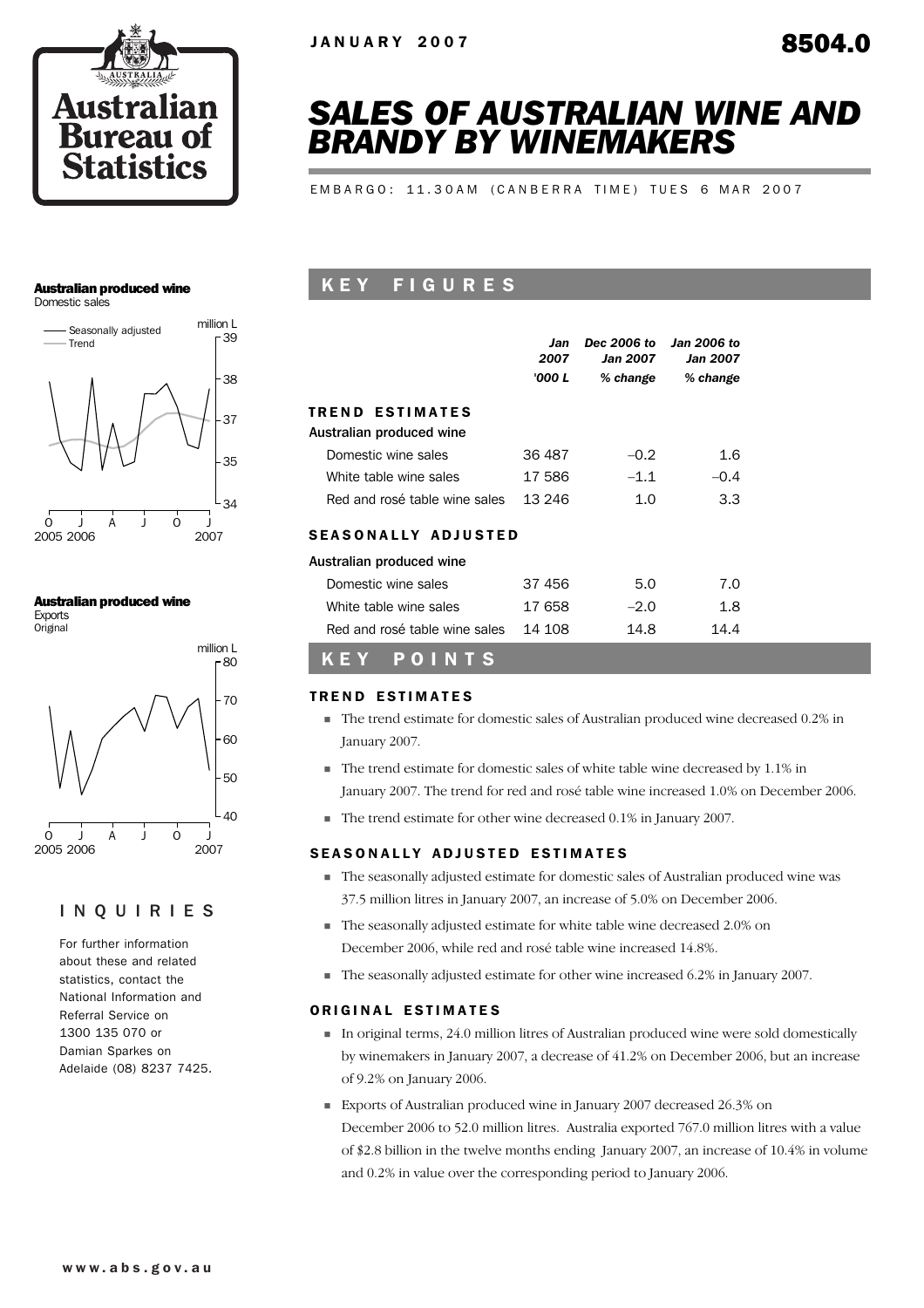# NOTES

| FORTHCOMING ISSUES    | <b>ISSUE</b>                                  | <b>RELEASE DATE</b>                                                          |
|-----------------------|-----------------------------------------------|------------------------------------------------------------------------------|
|                       | February 2007                                 | 4 April 2007                                                                 |
|                       | March 2007                                    | 9 May 2007                                                                   |
|                       | April 2007                                    | 6 June 2007                                                                  |
|                       | May 2007                                      | 5 July 2007                                                                  |
|                       | June 2007                                     | 7 August 2007                                                                |
|                       | <b>July 2007</b>                              | 5 September 2007                                                             |
|                       |                                               |                                                                              |
| CHANGES IN THIS ISSUE | There are no changes in this issue.           |                                                                              |
| DATA NOTES            | There are no data notes in this issue.        |                                                                              |
| ROUNDING              |                                               | Where figures have been rounded, discrepancies may occur between sums of the |
|                       | component items and totals.                   |                                                                              |
|                       |                                               |                                                                              |
| ABBREVIATIONS         | million dollars<br>$_{\rm sm}$                |                                                                              |
|                       | Australian Bureau of Statistics<br><b>ABS</b> |                                                                              |
|                       | AWBC                                          | Australian Wine and Brandy Corporation                                       |
|                       | free on board<br>f.o.b.                       |                                                                              |
|                       | HS                                            | Harmonized Commodity Description and Coding System (Harmonized System)       |
|                       | litre<br>L                                    |                                                                              |
|                       | litres of alcohol<br>L al                     |                                                                              |

Brian Pink Australian Statistician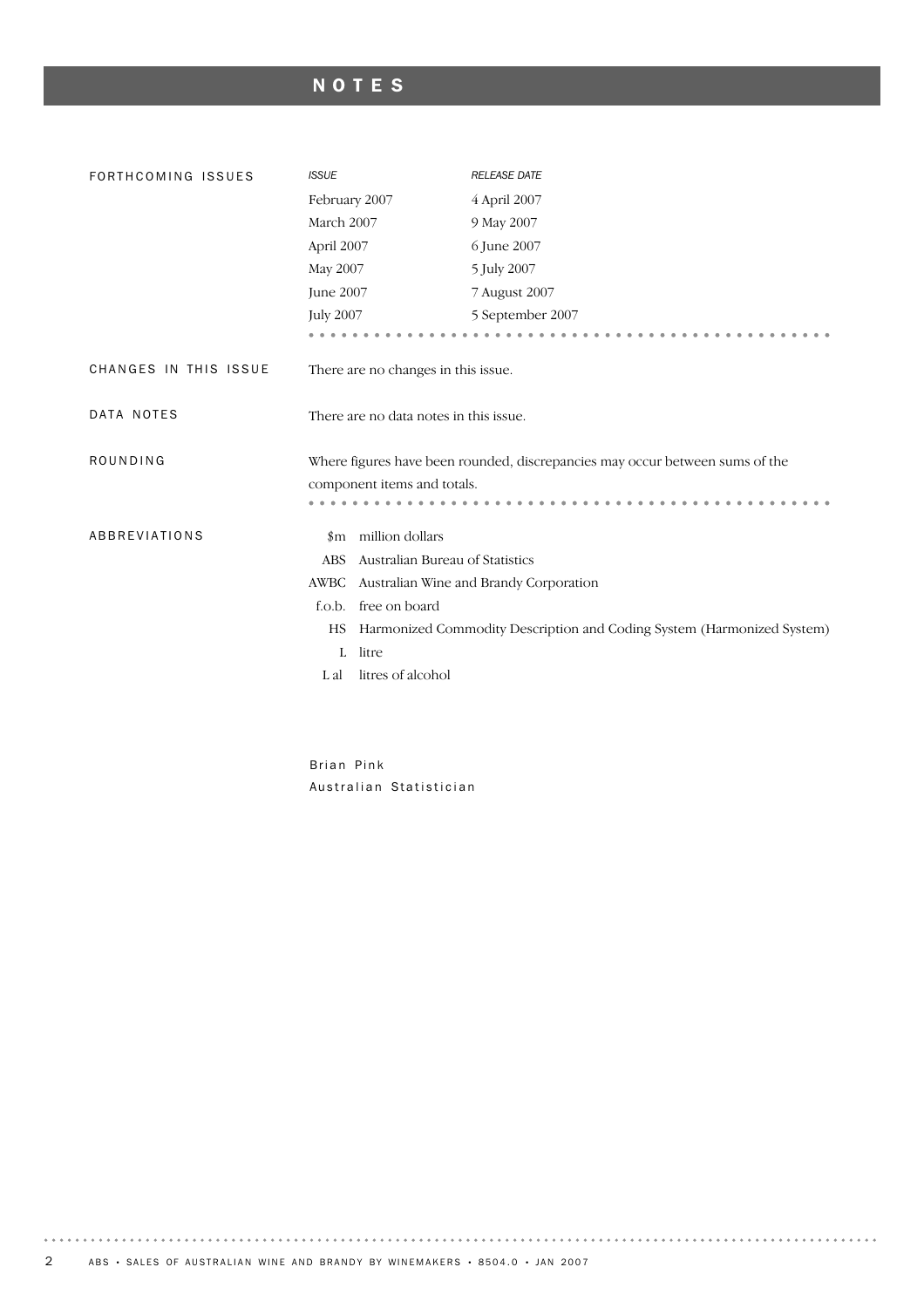# DOMESTIC AUSTRALIAN TABLE WINE SALES TREND

TOTAL WHITE AND RED/ROSÉ TABLE WINE The trend estimate for white table wine sales decreased 1.1% in January 2007. This was the fifth consecutive month of decline, after increases in the previous twelve months. The trend estimate for red and rosé wine sales increased 1.0% on December 2006, the eighth consecutive monthly increase.



TABLE WINE, GLASS CONTAINER LESS THAN 2 LITRES

The trend estimate for sales of white table wine in glass containers of less than 2 litres decreased 1.1% on December 2006. The trend estimate for red and rosé wine sales in glass containers of less than 2 litres increased 1.3% in January 2007, the tenth consecutive month of increase.



TABLE WINE, SOFT PACK CONTAINERS The trend estimate for domestic sales of white table wine in soft packs decreased 1.2% on December 2006. The trend estimate for red and rosé wine sales in soft packs remained unchanged for January 2007, after four consecutive months of increase.



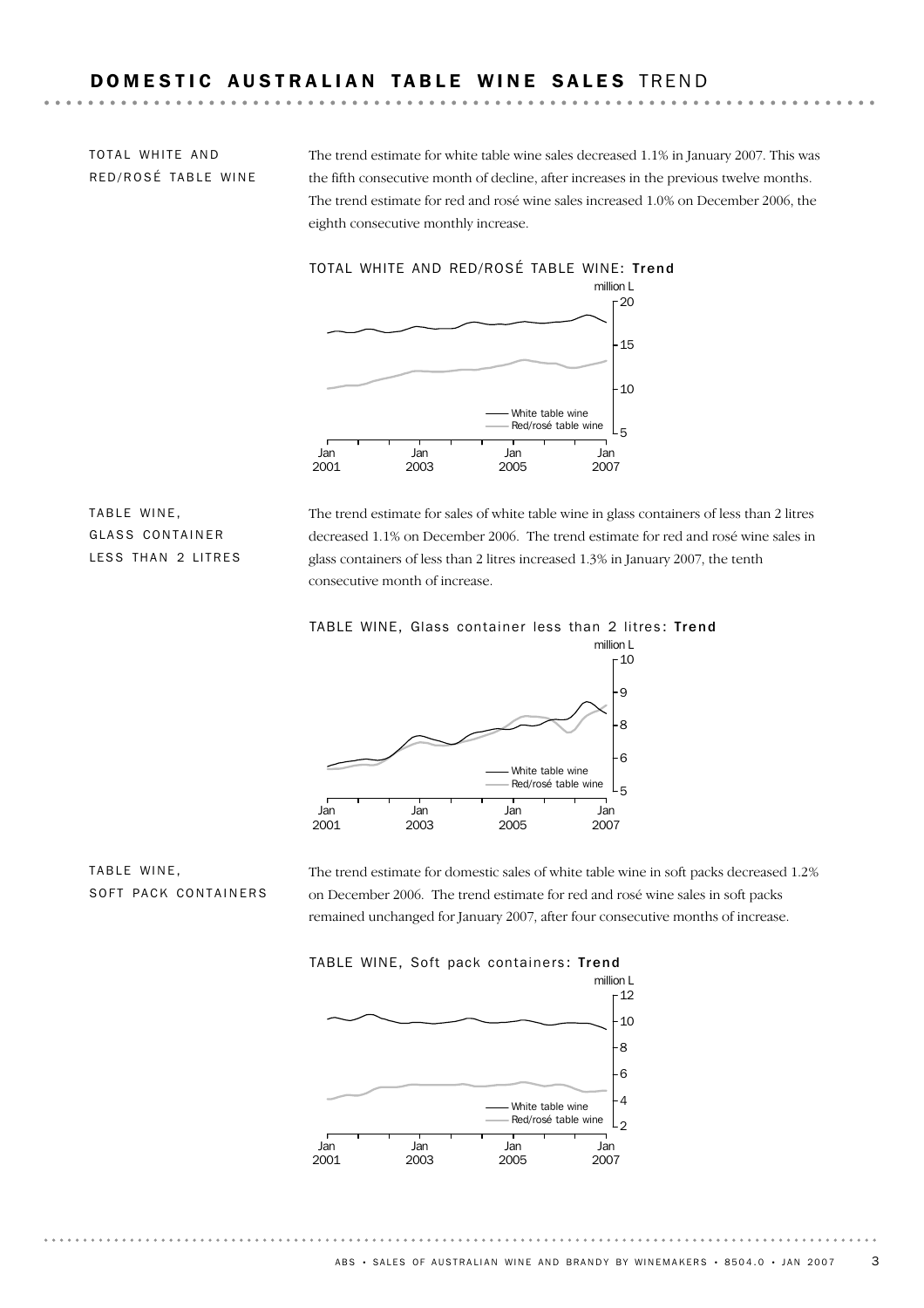# EXPORTS OF AUSTRALIAN PRODUCED WINE

ANNUAL EXPORTS OF AUSTRALIAN PRODUCED WINE

The graph below shows that there has been steady growth in the quantity of exports of Australian produced wine over the last fifteen years. In 1990-91, 54.2 million litres of wine were exported. Exports grew rapidly to over 100 million litres in 1992–93 and between 1998–99 and 1999–2000 grew 41.8% to reach 284.9 million litres. Over the next three years there were rises of 18.7%, 23.7% and 24.0% respectively. Wine exports increased 12.7% in 2003–04 to 584.3 million litres and then rose 14.6% in 2004–05 to 669.7 million litres. Wine exports continued to rise in 2005–06, reaching 722.0 million litres, a 7.8% increase on 2004-05.

#### EXPORTS OF AUSTRALIAN PRODUCED WINE, Annual totals: Original



#### **EXPORTS OF WHITE AND** RED/ROSÉ TABLE WINE

In original terms, 52.0 million litres of Australian produced wine were exported in January 2007, a decrease of 26.3% on December 2006, but an increase of 14.0% on January 2006. In January 2007, 17.6 million litres of Australian produced white table wine were exported, a decrease of 21.1% on December 2006, but an increase of 8.3% on January 2006. Australian producers exported 33.3 million litres of red and rosé table wine in January 2007, a decrease of 29.1% on December 2006, but an increase of 17.4% on January 2006.



#### EXPORTS OF TABLE WINE BY TYPE: Original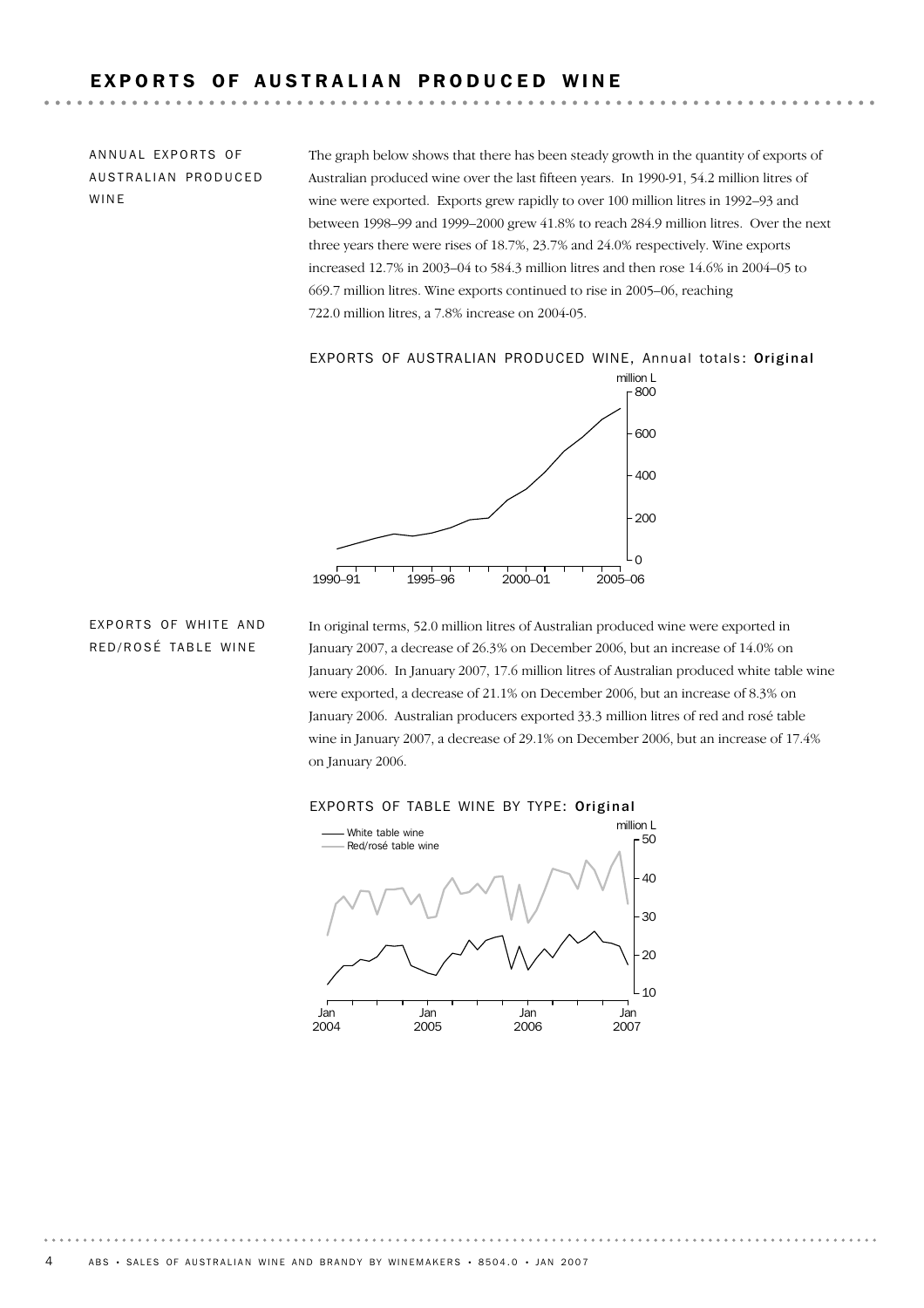UNIT VALUE OF WINE EXPORTS

In original terms, 52.0 million litres of wine valued at \$181.9m were exported in January 2007, a decrease of 26.3% in quantity and 28.8% in value on December 2006. The average value of Australian wine exported in January 2007 was \$3.50 per litre, down from \$3.78 per litre in January 2006 and \$3.62 per litre in December 2006.

UNIT VALUE OF WINE EXPORTS: Original



DIFFERENCES BETWEEN ABS AND AWBC WINE EXPORT FIGURES

The value of wine exports reported in this publication is derived by the Australian Bureau of Statistics (ABS) from customs export records and the ABS converts the value on the day of shipment, at the daily conversion rate (see paragraph 10 of the Explanatory Notes for more detail). The Australian Wine and Brandy Corporation (AWBC) also report the value of exports and the exporter makes the conversion when submitting wine for export approval. With the AWBC method, it is expected that some of the conversions will occur at hedged rates. This does not occur with the ABS method. For January, the value reported by the ABS was \$181.9m, while the AWBC value was \$207.4m. When the Australian exchange rate is moving significantly the alternative methods will result in diverging valuations.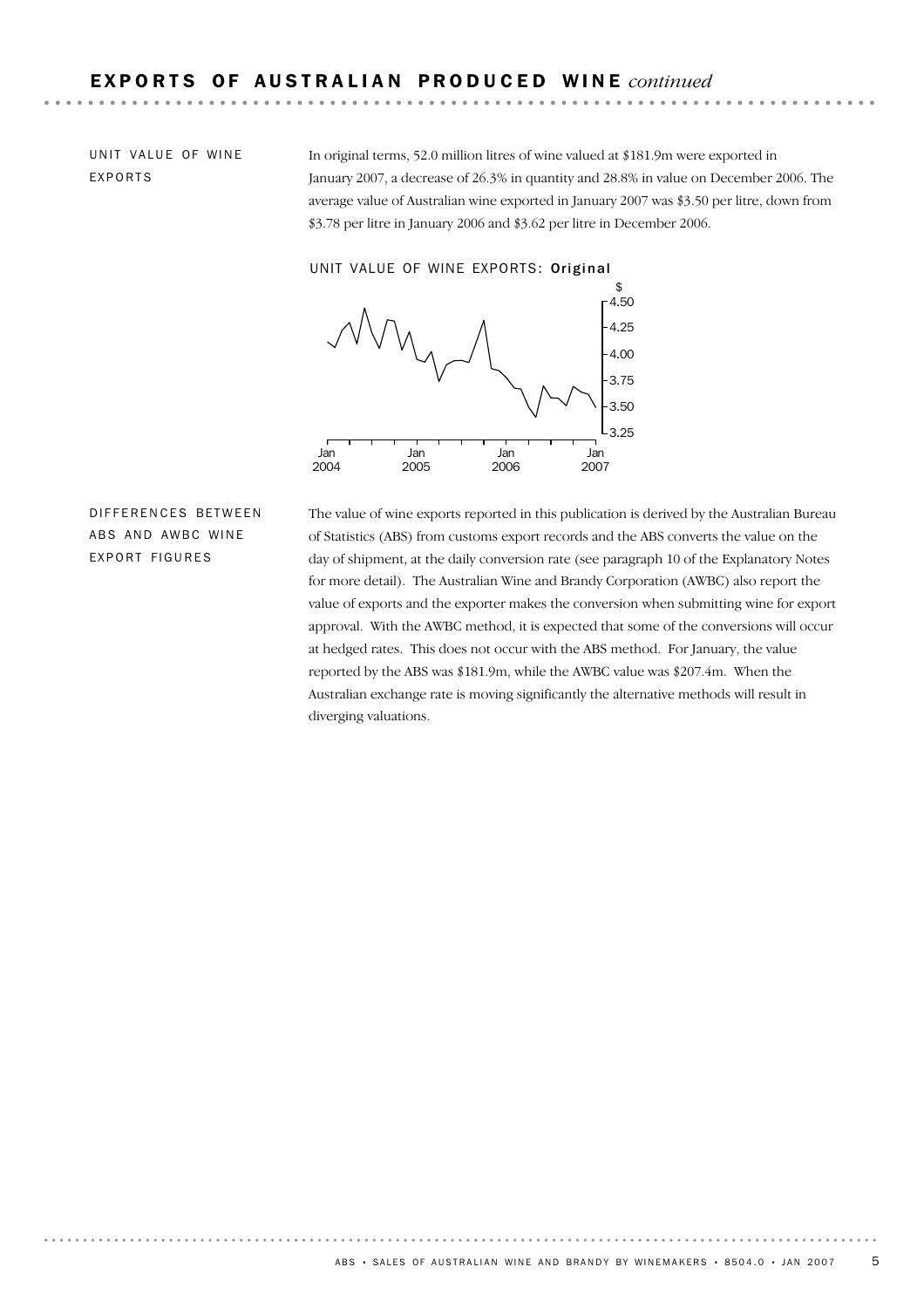WINE IMPORTS CLEARED FOR HOME CONSUMPTION

In original terms, 2.5 million litres of wine, valued at \$21.7 million were imported in January 2007, a decrease of 24.2% in quantity and 22.2% in value on December 2006. The average value of wine imports cleared for home consumption in January 2007 was \$8.53 per litre, down from \$10.10 per litre in January 2006.

#### WINE IMPORTS CLEARED: Original



DISPOSALS OF AUSTRALIAN PRODUCED WINE AND WINE AVAILABLE FOR CONSUMPTION IN AUSTRALIA

The original data for the December quarter 2006 shows that wine available for consumption in Australia increased 0.6% on the same quarter in 2005. Domestic sales of Australian wine decreased 0.6%, and wine imports increased 14.2%. Total disposals of Australian produced wine increased by 7.5% on the same quarter in 2005 with exports increasing by 13.2%.

|              | Domestic   | Wine imports |                      |            | Total          |
|--------------|------------|--------------|----------------------|------------|----------------|
|              | sales of   | cleared      | Wine                 | Exports of | disposals of   |
|              | Australian | for home     | available for        | Australian | Australian     |
|              | produced   | consumption  | consumption          | produced   | produced       |
|              | wine (A)   | (B)          | $(A + B)$            | wine $(C)$ | wine $(A + C)$ |
| Period       | '000 $L$   | '000 L       | '000 L               | '000 $L$   | '000 L         |
| 2003-04      | 417378     | 18737        | 436 115              | 584 319    | 1 001 697      |
| $2004 - 05$  | 430 131    | 22 139       | 452 270              | 669 720    | 1 099 851      |
| 2005-06      | 431 099    | 27 165       | 458 264              | 721 771    | 1 152 870      |
| Dec qtr 2005 | 126 394    | 10 303       | 136 697              | 178 127    | 304 521        |
| Dec qtr 2006 | 125 689    | r11 767      | r <sub>137</sub> 456 | r201 604   | r327 293       |
|              |            |              |                      |            |                |
|              |            |              |                      |            |                |

revised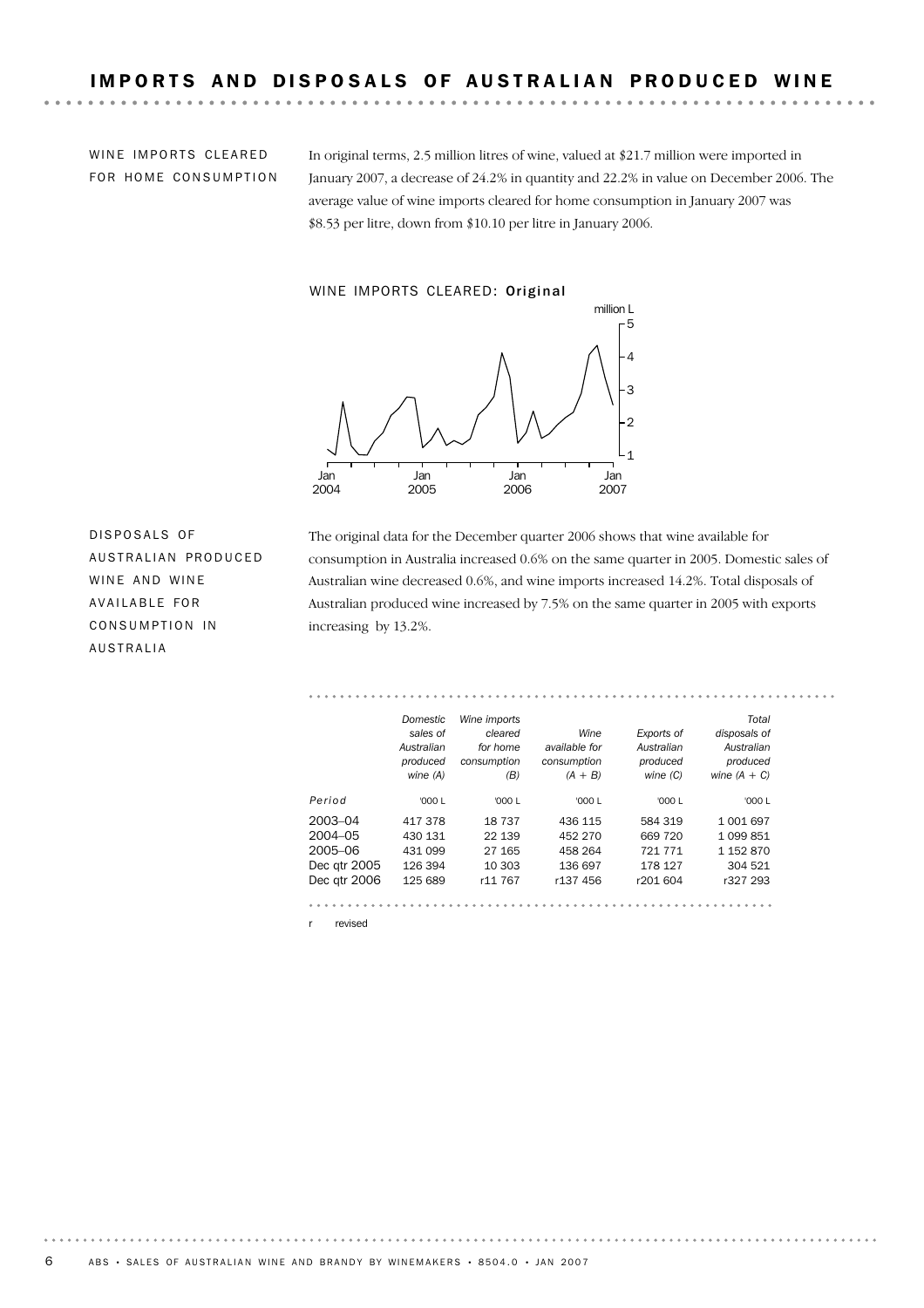

#### DOMESTIC SALES OF AUSTRALIAN WINE, By container type

#### WHITE TABLE WINE **RED AND ROSÉ TABLE WINE** *Total Total Glass less Soft Glass less Soft table other Total wine wine wine packs*(a) *than 2 litres Total*(b) *packs*(a) *Total*(b) *than 2 litres* '000 L '000 L '000 L '000 L '000 L '000 L '000 L '000 L '000 L *Period* ORIGINAL 2003–04 84 225 120 935 207 962 82 832 62 795 147 074 355 037 62 338 417 378 2004–05 89 477 118 803 209 348 91 146 63 032 155 491 364 836 65 293 430 131 **2005–06** 92 330 118 195 211 913 91 155 61 153 153 609 365 523 65 575 431 099 2006 January 5 017 7 199 12 318 3 744 2 794 6 570 18 887 3 048 **21 936** February 6 800 9 929 16 863 5 791 4 481 10 360 27 223 3 749 30 972 March 8 033 10 755 18 977 6 605 4 970 11 676 30 653 4 903 **35 556** April 7 419 9 583 17 058 6 684 4 943 11 986 29 044 4 952 **33 996** May 7 222 10 589 17 951 7 727 5 375 13 327 31 278 4 637 35 915<br>
June 6 556 9 177 15 855 8 090 4 644 12 790 28 645 4 513 33 158 June 6 556 9 177 15 855 8 090 4 644 12 790 28 645 4 513 33 158 July 7 985 9 309 17 370 9 289 5 798 15 277 32 647 4 658 37 305 August 7 957 10 912 18 950 9 486 6 181 16 120 35 071 5 108 40 178 <table>\n<tbody>\n<tr>\n<th>September</th>\n<td>9 890</td>\n<td>9 485</td>\n<td>19 531</td>\n<td>9 071</td>\n<td>4 630</td>\n<td>13 775</td>\n<td>33 305</td>\n<td>6 597</td>\n<td>39 902</td>\n</tr>\n<tr>\n<th>October</th>\n<td>9 394</td>\n<td>9 810</td>\n<td>19 495</td>\n<td>8 778</td>\n<td>4 798</td>\n<td>13 701</td>\n<td>33 197</td>\n<td>7 364</ September 9 890 9 485 19 531 9 071 4 630 13 775 33 305 6 597 39 902 November 9 665 11 163 21 018 9 336 5 683 15 240 December 9 751 10 152 20 176 8 142 4 227 12 497 32 674 8 081 40 755 2007 January 5 812 6 844 12 867 4 834 2 675 7 653 20 520 3 434 23 955 SEASONALLY ADJUSTED 2006 January 7 541 9 663 17 346 7 265 5 010 12 337 29 683 5 316 34 999 March 7 803 9 463 17 410 6 968 4 944 12 063 29 473 5 534 35 007 February 7 773 10 602 18 509 7 617 April 8 090 9 913 18 051 7 507 4 896 12 597 30 648 5 773 36 421 May 7787 9890 17817 6978 4920 12 329 30 146 4 987 **35 133**<br>
June 7788 9 813 17 704 7 553 4 618 12 241 29 945 5 314 **35 259** June 7 788 9 813 17 704 7 553 4 618 12 241 29 945 5 314 **35 259** August 8 175 10 514 18 805 8 313 4 904 13 413 32 218 5 071 37 289 July 8325 9603 18050 8874 4970 14 031 32 081 5229 **37 310** September 9 703 9 487 19 360 8 10 4 182 12 376 376 5876 376 376 376 376 376 12 376 376 12 376 376 12 376 12 37<br>September 9 703 9 487 19 360 8 101 4 182 12 376 31 736 5 876 376 12 0ctober 8 262 9 552 18 183 8 021 4 526 12 689 30 872 6 033 **36 905** November 7 131 9 604 16 924 7 795 5 336 13 328 30 252 5 526 35 778 December 7 639 10 211 18 018 7 445 4 692 12 284 30 302 5 360 35 662 2007 January 8637 8757 17658 9178 4648 14108 31766 5690 37456 TREND 2006 January 7709 9828 17660 7466 5251 12 824 30 484 5 445 35 929 March 7737 9 887 1741 7 240 5 139 12 516 30 404 5 244 36 17 11 9 246 17 698 7 329 5 210 12 661 30 359 5 495 35<br>March 7737 9 887 17 741 7 240 5 139 12 516 30 257 5 485 35 742 February 7 711 9 866 17 698 7 329 5 210 12 661 April 7813 9889 17810 7246 5044 12439 30249 5415 35664 May 7969 9887 17959 7 359 4 918 12 431 30 390 5 334 **35 724**<br>June 8 8 165 9 866 18 142 7 552 4 792 12 497 30 639 5 300 **35 939** June 8 165 9 866 18 142 7 552 4 792 12 497 30 639 5 300 **35 939** July 8 326 9 856 18 315 7 732 4 710 12 588 30 903 5 336 36 239 August 8 400 9 851 18 414 7 869 4 688 12 699 31 113 5 429 **36 542** September 8 373 9 812 18 377 7 953 4 700 12 799 31 176 5540 **36 716** October 8 271 9 733 18 218 8 010 4 717 12 884 31 102 5 624 36 726 November 8 139 9 632 18 000 8 074 4 742 12 989 30 989 5 659 36 648 December 8 030 9 519 17 789 8 162 4 766 13 121 30 910 5 659 36 569 2007 January 7940 9401 17586 8271 4767 13246 30832 5655 36487

(a) Soft pack containers include all collapsible packs, plastic or otherwise.

(b) Components do not add to total. The difference between the components and total is 'wine in other containers' (see Glossary).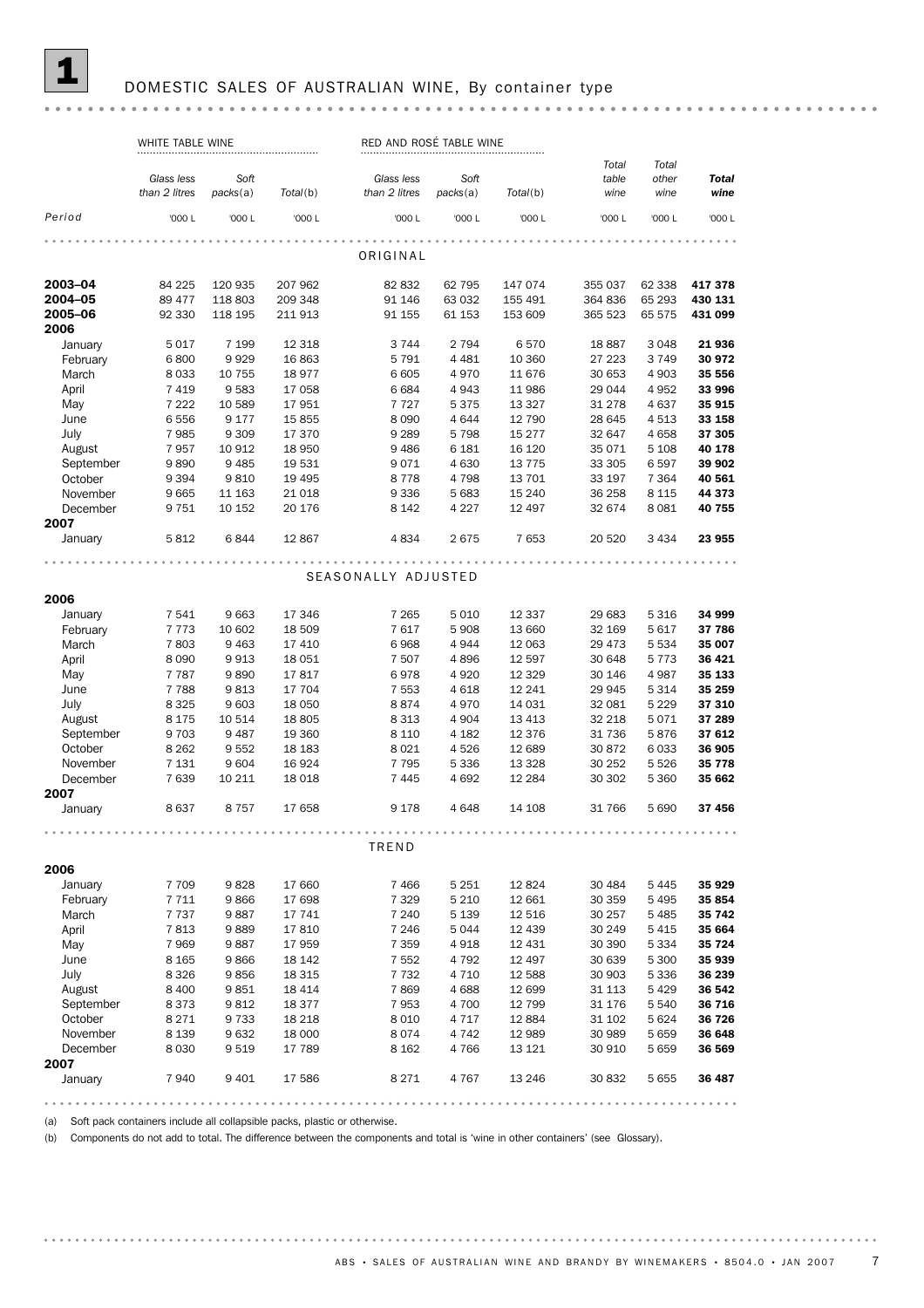

#### 2 DOMESTIC SALES OF AUSTRALIAN WINE AND BRANDY BY WINEMAKERS

|           | Table   | Fortified | Sparkling bottle<br>fermentation(a) | Sparkling bulk<br>fermentation(a) | Carbonated | Other wine<br>products(b) | Vermouth | Brandy(c) |
|-----------|---------|-----------|-------------------------------------|-----------------------------------|------------|---------------------------|----------|-----------|
| Period    | '000 L  | '000 L    | '000 L                              | '000 L                            | '000 L     | '000 L                    | '000 L   | '000 L al |
|           |         |           |                                     |                                   |            |                           |          |           |
| 2003-04   | 355 037 | 21 201    | 21 555                              | 13 121                            | 3 4 6 8    | 2 7 3 8                   | 255      | 618       |
| 2004-05   | 364 836 | 19 934    | 22 988                              | 15 4 10                           | 4 2 0 6    | 2 5 4 7                   | 208      | 576       |
| 2005-06   | 365 523 | 18 510    | 23 1 28                             | 16 659                            | 4 2 4 8    | 2833                      | 197      | 535       |
| 2006      |         |           |                                     |                                   |            |                           |          |           |
| January   | 18887   | 854       | 1042                                | 708                               | 243        | 188                       | 13       | 26        |
| February  | 27 223  | 1 1 3 3   | 1 3 4 5                             | 737                               | 349        | 171                       | 14       | 30        |
| March     | 30 653  | 1 2 8 6   | 1783                                | 1 2 9 7                           | 308        | 214                       | 16       | 34        |
| April     | 29 044  | 1557      | 1624                                | 1 2 4 4                           | 304        | 207                       | 16       | 38        |
| May       | 31 278  | 1690      | 1421                                | 987                               | 309        | 211                       | 18       | 43        |
| June      | 28 645  | 1671      | 1 1 5 7                             | 1 1 4 8                           | 273        | 248                       | 16       | 35        |
| July      | 32 647  | 1751      | 1 3 4 9                             | 989                               | 290        | 264                       | 15       | 58        |
| August    | 35 071  | 1747      | 1639                                | 1 1 0 3                           | 336        | 271                       | 12       | 42        |
| September | 33 305  | 1548      | 2 5 1 0                             | 1915                              | 351        | 255                       | 17       | 31        |
| October   | 33 197  | 1 2 2 1   | 3 1 7 1                             | 2 3 2 9                           | 413        | 220                       | 11       | 64        |
| November  | 36 258  | 1565      | 3 1 2 7                             | 2607                              | 465        | 333                       | 17       | 54        |
| December  | 32 674  | 1 4 0 8   | 3 1 6 3                             | 2 7 7 3                           | 401        | 312                       | 25       | 44        |
| 2007      |         |           |                                     |                                   |            |                           |          |           |
| January   | 20 5 20 | 961       | 1 1 1 7                             | 796                               | 304        | 246                       | 11       | 53        |
|           |         |           |                                     |                                   |            |                           |          |           |

(a) Spritzig table wines are included with table wine. (c) Quantities on which excise duty was paid.

(b) See paragraph 4 of the Explanatory Notes and Glossary.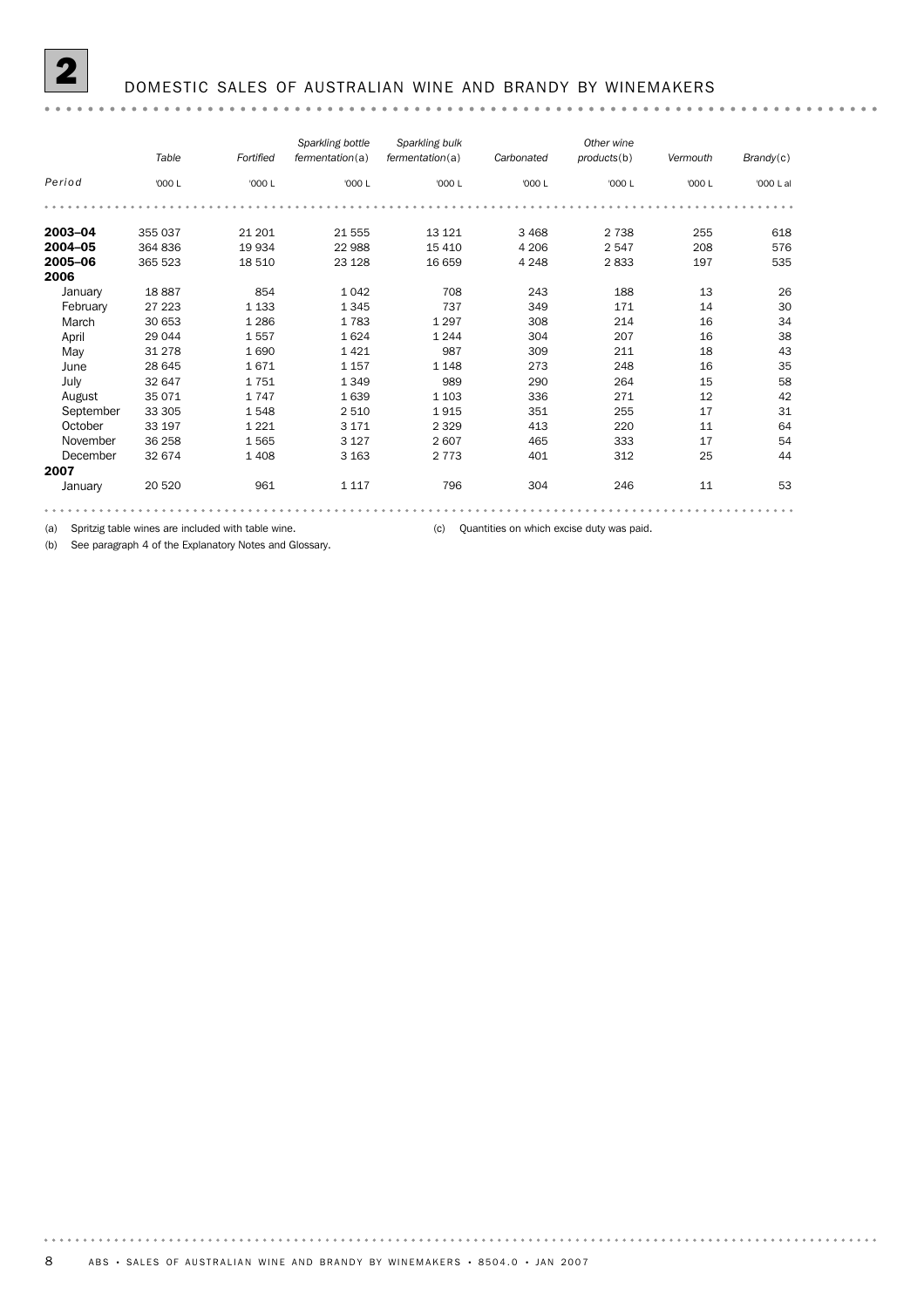#### 3 DOMESTIC SALES OF AUSTRALIAN FORTIFIED WINE BY WINEMAKERS

| '000 L<br>4 2 9 6 | '000 L | '000 L  | '000 L  | '000 L  |
|-------------------|--------|---------|---------|---------|
|                   |        |         |         |         |
|                   |        |         |         |         |
|                   | 377    | 9 0 4 2 | 5 4 4 7 | 21 201  |
| 3932              | 368    | 8931    | 4825    | 19 934  |
| 3785              | 366    | 8 2 7 9 | 4 3 2 5 | 18 510  |
|                   |        |         |         |         |
| 151               | 20     | 389     | 203     | 854     |
| 173               | 16     | 545     | 295     | 1 1 3 3 |
| 236               | 27     | 634     | 279     | 1 2 8 6 |
| 286               | 22     | 786     | 340     | 1557    |
| 312               | 34     | 799     | 378     | 1690    |
| 344               | 39     | 716     | 431     | 1671    |
| 314               | 36     | 821     | 415     | 1751    |
| 371               | 44     | 803     | 387     | 1747    |
| 323               |        | 639     | 380     | 1548    |
| 222               | 37     | 592     | 280     | 1 2 2 1 |
| 344               | 52     | 636     | 371     | 1565    |
| 335               | 47     | 576     | 298     | 1408    |
|                   |        |         |         |         |
| 181               | 23     | 421     | 203     | 961     |
|                   |        | np      |         |         |

np not available for publication but included in totals where applicable,

(b) Includes tankers, cans and rigid containers including glass 2 litres and

unless otherwise indicated (a) Includes muscat, madiera, tokay and white port. over.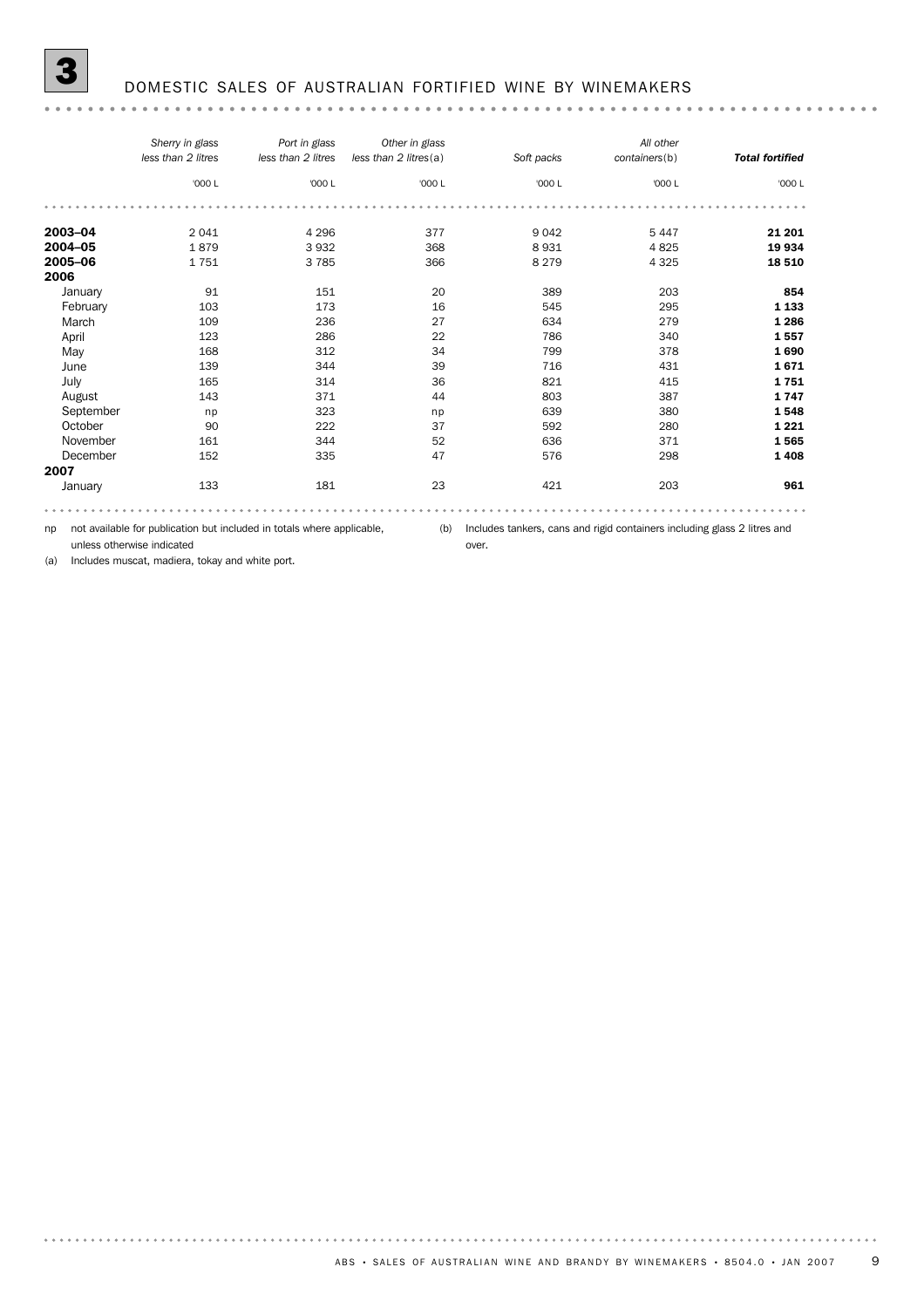|           | WINE TYPE      |                      |                     |                   |                   |         |                      |
|-----------|----------------|----------------------|---------------------|-------------------|-------------------|---------|----------------------|
| Period    | White<br>table | Red/rosé<br>table(b) | Total<br>table      | Fortified<br>wine | Sparkling<br>wine | Other   | <b>Total</b><br>wine |
|           |                |                      |                     |                   |                   |         |                      |
|           |                |                      | QUANTITY ('000 L)   |                   |                   |         |                      |
| 2003-04   | 206 487        | 364 767              | 571 254             | 2 512             | 9805              | 749     | 584 319              |
| 2004-05   | 233 898        | 420 615              | 654 513             | 2 0 6 9           | 12 445            | 693     | 669 720              |
| 2005-06   | 258 794        | 445 319              | 704 113             | 2 5 8 7           | 14 338            | 733     | 721 771              |
| 2005      |                |                      |                     |                   |                   |         |                      |
| November  | 16 4 22        | 29 241               | 45 663              | 165               | 1 473             | 80      | 47 382               |
| December  | 22 376         | 38 332               | 60 708              | 231               | 1 2 7 4           | 54      | 62 267               |
| 2006      |                |                      |                     |                   |                   |         |                      |
| January   | 16 268         | 28 391               | 44 659              | 196               | 683               | 98      | 45 637               |
| February  | 19 306         | 31 695               | 51 001              | 257               | 828               | 40      | 52 127               |
| March     | 21 7 1 1       | 36826                | 58 537              | 185               | 1 3 1 4           | 95      | 60 131               |
| April     | 19 368         | 42 435               | 61803               | 346               | 906               | 47      | 63 102               |
| May       | 22 755         | 41 7 7 2             | 64 526              | 375               | 842               | 73      | 65817                |
| June      | 25 497         | 41 170               | 66 667              | 171               | 1 1 9 8           | 80      | 68 116               |
| July      | 23 205         | r37 270              | r60 475             | 205               | 1 2 2 4           | 55      | r61959               |
| August    | r24 446        | r44 677              | r69 122             | 312               | 1778              | 58      | r71271               |
| September | 26 283         | 42 136               | 68 419              | 451               | 1892              | 71      | 70833                |
| October   | 23 516         | 36 951               | 60 467              | 202               | 2 0 9 1           | 75      | 62 834               |
| November  | r23 219        | r43 092              | r66 310             | 238               | 1586              | 78      | r68 213              |
| December  | r22 346        | r46 984              | r69 331             | 238               | r950              | r39     | r70 558              |
| 2007      |                |                      |                     |                   |                   |         |                      |
| January   | 17 620         | 33 329               | 50 949              | 126               | 919               | 22      | 52 017               |
|           |                |                      |                     |                   |                   |         |                      |
|           |                |                      | VALUE(c) $(\$'000)$ |                   |                   |         |                      |
| 2003-04   | 793 900        | 1628008              | 2 421 908           | 13 665            | 53 346            | 4 740   | 2 493 659            |
| 2004-05   | 843 033        | 1787050              | 2 630 083           | 12 653            | 67 502            | 4910    | 2 715 149            |
| 2005-06   | 862 756        | 1791760              | 2 654 516           | 15 2 29           | 81 138            | 4 3 6 6 | 2 755 249            |
| 2005      |                |                      |                     |                   |                   |         |                      |
| November  | 52 650         | 121 109              | 173 759             | 1 0 9 3           | 7820              | 425     | 183 097              |
| December  | 71 980         | 157 252              | 229 232             | 1 3 8 6           | 8 5 2 1           | 430     | 239 569              |
| 2006      |                |                      |                     |                   |                   |         |                      |
| January   | 56 651         | 111 085              | 167 736             | 758               | 3680              | 382     | 172 556              |
| February  | 59 698         | 125 506              | 185 203             | 1 3 0 4           | 5 054             | 161     | 191 723              |
| March     | 68 817         | 142 298              | 211 116             | 1 3 7 0           | 7 519             | 738     | 220 742              |
| April     | 63 541         | 149 593              | 213 134             | 1803              | 5 3 3 1           | 341     | 220 610              |
| May       | 68720          | 148 421              | 217 141             | 1 1 6 0           | 5470              | 342     | 224 113              |
| June      | 80 289         | 163 679              | 243 968             | 995               | 6627              | 447     | 252 036              |
| July      | 75 120         | r138834              | r213 955            | 1 1 1 2           | 6960              | 280     | r222 307             |
| August    | r77 468        | r166 777             | r244 245            | 1 4 2 1           | 9 4 1 5           | 365     | r255 446             |
| September | 75 888         | 160 499              | 236 387             | 1581              | 10 690            | 294     | 248 952              |
| October   | 65 232         | 153 350              | 218 581             | 1540              | 12 002            | 224     | 232 347              |
| November  | r69 843        | r168 249             | r238 092            | 1721              | 8 3 1 4           | 430     | r248 557             |
| December  | r68 489        | r179 931             | r248 421            | 1 1 6 8           | r5 615            | r203    | r255 407             |
| 2007      |                |                      |                     |                   |                   |         |                      |
| January   | 51 711         | 124 111              | 175 822             | 853               | 5 1 1 6           | 137     | 181928               |
|           |                |                      |                     |                   |                   |         |                      |

r revised

(a) Exports may include sales made by exporters other than winemakers.

(b) Includes 'Other table wine'.

(c) See paragraph 8 of the Explanatory Notes.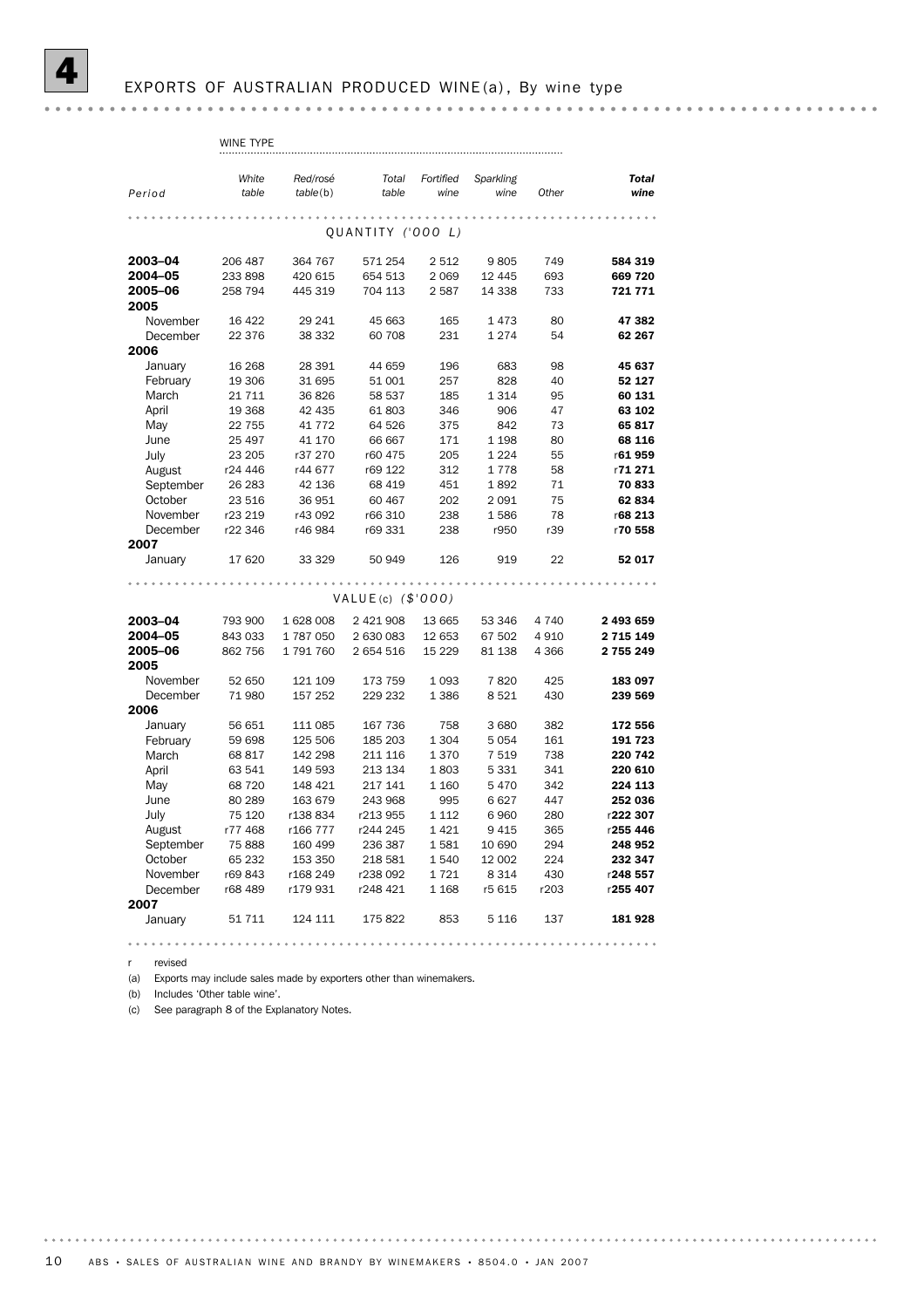### EXPORTS AND IMPORTS OF BRANDY

|           | EXPORTS(a)     |                |                 | IMPORTS(b) |  |  |
|-----------|----------------|----------------|-----------------|------------|--|--|
|           | Quantity       | Value(c)       | <b>Quantity</b> | Value(c)   |  |  |
| Period    | '000 L al      | \$'000         | '000 L al       | \$'000     |  |  |
|           |                |                |                 |            |  |  |
| 2003-04   | 11             | 323            | 540             | 10 4 25    |  |  |
| 2004-05   | 18             | 913            | 519             | 9054       |  |  |
| 2005-06   | 38             | 2037           | 494             | 8590       |  |  |
| 2005      |                |                |                 |            |  |  |
| November  | 10             | 378            | 57              | 1054       |  |  |
| December  | 4              | 269            | 55              | 1 1 7 9    |  |  |
| 2006      |                |                |                 |            |  |  |
| January   | 3              | 61             | 43              | 710        |  |  |
| February  | 2              | 380            | 30              | 387        |  |  |
| March     | $\overline{2}$ | 136            | 45              | 517        |  |  |
| April     | $\mathbf{1}$   | 144            | 26              | 384        |  |  |
| May       | 3              | 135            | 34              | 696        |  |  |
| June      | $\overline{2}$ | 182            | 31              | 487        |  |  |
| July      | $\mathbf{1}$   | 154            | 33              | 548        |  |  |
| August    |                |                | 34              | 733        |  |  |
| September | $\overline{2}$ | 7              | 39              | 725        |  |  |
| October   |                | $\overline{4}$ | 41              | 933        |  |  |
| November  | $\overline{2}$ | 19             | 51              | 975        |  |  |
| December  |                | $\mathbf{1}$   | r55             | r1 324     |  |  |
| 2007      |                |                |                 |            |  |  |
| January   |                |                | 32              | 690        |  |  |

— nil or rounded to zero (including null cells)

r revised

(a) Exports may include sales made by exporters other than winemakers. From March 2004 to July 2006 the Brandy exports included some re-exports due to confidentiality restrictions. From August 2006 the Brandy export figure does not include re-exports.

(b) Imports cleared for home consumption. See paragraph 6 of the Explanatory Notes.

(c) See paragraphs 8 and 9 of the Explanatory Notes.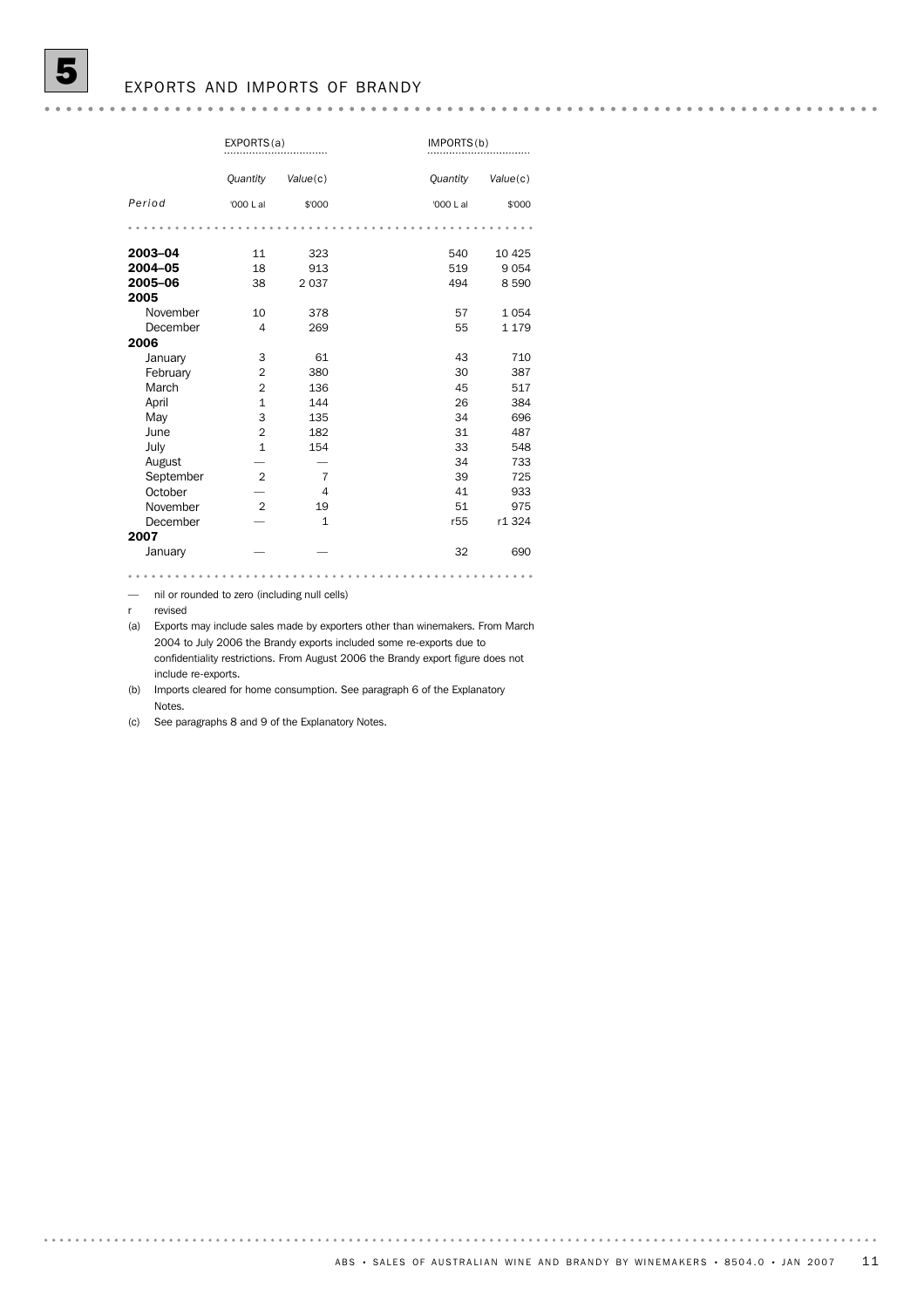|                                                                                                                          | WINE TYPE      |                      |                          |                          |                                                       |                          | <b>TOTAL WINE</b>                                                 |          |
|--------------------------------------------------------------------------------------------------------------------------|----------------|----------------------|--------------------------|--------------------------|-------------------------------------------------------|--------------------------|-------------------------------------------------------------------|----------|
|                                                                                                                          | White<br>table | Red/rosé<br>table(b) | Total<br>table           | Fortified                | Sparkling                                             | Other                    | <b>Quantity</b>                                                   | Value(c) |
|                                                                                                                          | '000 L         | '000 L               | '000 L                   | '000 L                   | '000 L                                                | '000 L                   | '000 L                                                            | \$'000   |
|                                                                                                                          |                |                      | EXPORTS(d)               |                          |                                                       |                          |                                                                   |          |
|                                                                                                                          |                |                      |                          |                          |                                                       |                          |                                                                   |          |
| United Kingdom                                                                                                           | 6875           | 11 002               | 17877                    | 13                       | 433                                                   |                          | 18 3 23                                                           | 65 625   |
| United States of America                                                                                                 | 5 6 1 6        | 9708                 | 15 3 24                  | 30                       | 103                                                   |                          | 15 4 58                                                           | 53 306   |
| Canada                                                                                                                   | 550            | 1517                 | 2 0 6 6                  | 28                       | 32                                                    |                          | 2 1 2 7                                                           | 12 4 9 2 |
| Germany, Federal Republic of                                                                                             | 719            | 1 0 8 5              | 1805                     | $\overline{\phantom{0}}$ |                                                       |                          | 1805                                                              | 3740     |
| New Zealand                                                                                                              | 394            | 511                  | 905                      | 15                       | 102                                                   | 9                        | 1031                                                              | 4 1 4 6  |
| Netherlands                                                                                                              | 1 2 2 7        | 1419                 | 2647                     | $\overline{\phantom{0}}$ | 4                                                     |                          | 2651                                                              | 5756     |
| Denmark                                                                                                                  | 286            | 1 3 1 0              | 1595                     | $\mathbf{1}$             | $\overline{\phantom{0}}$                              |                          | 1596                                                              | 3551     |
| Belgium                                                                                                                  | 310            | 943                  | 1 2 5 3                  | $\overline{\phantom{0}}$ | 1                                                     |                          | 1 2 5 4                                                           | 2 2 9 1  |
| China (excluding Taiwan Province)                                                                                        | 56             | 2 3 4 5              | 2 400                    | 20                       | 12                                                    | $\overline{4}$           | 2 4 3 7                                                           | 4625     |
| Ireland                                                                                                                  | 488            | 608                  | 1 0 9 6                  | $\overline{\phantom{a}}$ | 24                                                    |                          | 1 1 2 1                                                           | 4520     |
| Sweden                                                                                                                   | 134            | 405                  | 539                      | 3                        | 17                                                    |                          | 558                                                               | 2669     |
| Japan                                                                                                                    | 171            | 218                  | 388                      | 1                        | 89                                                    | $\overline{\phantom{0}}$ | 478                                                               | 2 6 6 8  |
| France                                                                                                                   | 124            | 151                  | 276                      | $\overline{\phantom{0}}$ |                                                       |                          | 276                                                               | 319      |
| Singapore                                                                                                                | 111            | 321                  | 433                      | 1                        | 7                                                     |                          | 440                                                               | 3 2 3 3  |
| Hong Kong                                                                                                                | 74             | 259                  | 333                      | $\overline{\phantom{0}}$ | 6                                                     |                          | 340                                                               | 2046     |
| Norway                                                                                                                   | 16             | 228                  | 243                      |                          | 3                                                     |                          | 246                                                               | 982      |
| Finland                                                                                                                  | 60             | 159                  | 219                      | -                        | 12                                                    | -                        | 231                                                               | 1077     |
| <b>United Arab Emirates</b>                                                                                              | 63             | 104                  | 167                      | 3                        | 8                                                     |                          | 178                                                               | 795      |
| Malaysia                                                                                                                 | 40             | 197                  | 237                      |                          | $\overline{2}$                                        |                          | 239                                                               | 1884     |
| Taiwan (Province of China)                                                                                               | 6              | 45                   | 51                       |                          | $\overline{2}$                                        | 5                        | 58                                                                | 386      |
| Total other countries(e)                                                                                                 | 300            | 794                  | 1 0 9 3                  | 12                       | 60                                                    | 3                        | 1 1 6 9                                                           | 5816     |
| <b>Total all countries</b>                                                                                               | 17620          | 33 329               | 50 949                   | 126                      | 919                                                   | 22                       | 52 017                                                            | 181 928  |
|                                                                                                                          |                |                      | IMPORTS(f)               |                          |                                                       |                          |                                                                   |          |
|                                                                                                                          |                |                      |                          |                          |                                                       |                          |                                                                   |          |
| New Zealand                                                                                                              | 1 2 2 7        | 60                   | 1 2 8 6                  |                          | 88                                                    |                          | 1375                                                              | 10 658   |
| Italy                                                                                                                    | 25             | 129                  | 154                      | $\overline{2}$           | 217                                                   | 16                       | 390                                                               | 2 4 0 1  |
| France                                                                                                                   | 79             | 96                   | 175                      |                          | 131                                                   | 85                       | 391                                                               | 6881     |
| Portugal                                                                                                                 |                |                      | $\overline{\phantom{0}}$ |                          | $\overline{\phantom{0}}$                              | 31                       | 31                                                                | 127      |
| Spain                                                                                                                    | 6              | 25                   | 31                       | 4                        | 36                                                    | $\overline{2}$           | 73                                                                | 421      |
| Chile                                                                                                                    | $\overline{2}$ | $\overline{7}$       | 10                       |                          | ÷.                                                    | 29                       | 38                                                                | 171      |
| Germany, Federal Republic of                                                                                             | 13             | 5                    | 17                       | $\overline{\phantom{0}}$ | 6                                                     | 29                       | 52                                                                | 275      |
| South Africa                                                                                                             | 57             | 51                   | 108                      |                          |                                                       |                          | 108                                                               | 321      |
| Total other countries(e)                                                                                                 | 26             | 42                   | 68                       | $1\,$                    | 14                                                    | $\overline{2}$           | 86                                                                | 450      |
| <b>Total All Countries</b>                                                                                               | 1 4 3 5        | 414                  | 1848                     | 8                        | 492                                                   | 195                      | 2543                                                              | 21 703   |
|                                                                                                                          |                |                      |                          |                          |                                                       |                          |                                                                   |          |
| nil or rounded to zero (including null cells)<br>For details on the selection of countries see paragraph 7 of the<br>(a) |                |                      | (d)                      | winemakers.              |                                                       |                          | Exports may include sales made by exporters other than            |          |
| <b>Explanatory Notes.</b>                                                                                                |                |                      | (e)                      |                          |                                                       |                          | Includes other countries as detailed in Standard Australian       |          |
| Includes 'Other table wine'.<br>(b)                                                                                      |                |                      |                          |                          | Classification of Countries (SACC) (cat. no. 1269.0). |                          |                                                                   |          |
| Can novemento Q and Q of the Evalenctor: note<br>(2)                                                                     |                |                      | $\sqrt{f}$               |                          |                                                       |                          | Increase algored for home concurrentian. Can normalizate C of the |          |

(c) See paragraphs 8 and 9 of the Explanatory notes.

(f) Imports cleared for home consumption. See paragraph 6 of the Explanatory Notes.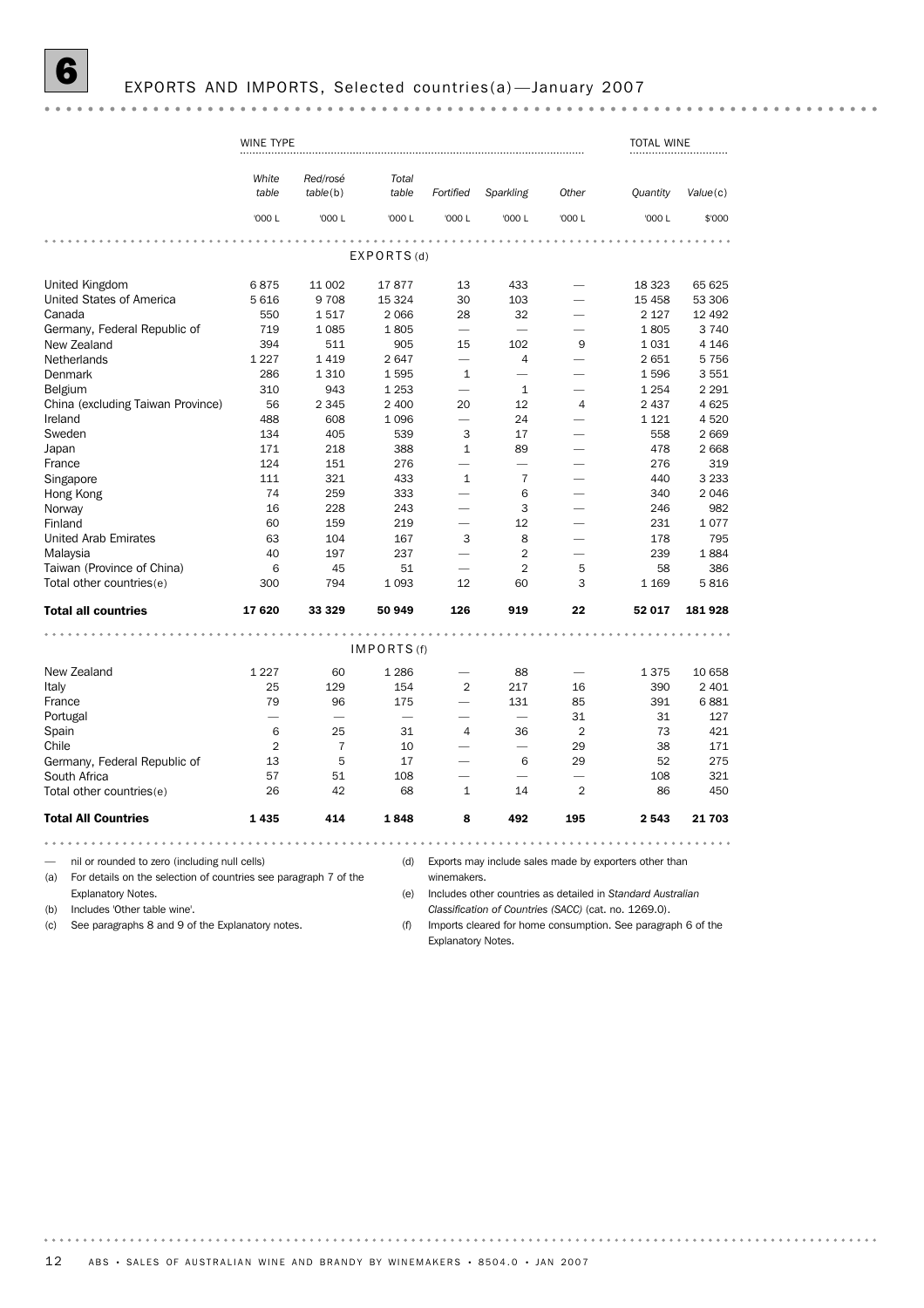

# EXPORTS OF AUSTRALIAN WINE (a), By region

|           | Oceania    | Europe      |            |                     |           |          |                            |            |
|-----------|------------|-------------|------------|---------------------|-----------|----------|----------------------------|------------|
|           | and        | and the     | South-East | North-East          | Northern  |          |                            | European   |
| Period    | Antarctica | former USSR | Asia       | Asia                | America   |          | Other(b) Total all regions | Union(c)   |
|           |            |             |            |                     |           |          |                            |            |
|           |            |             |            | QUANTITY ('000 L)   |           |          |                            |            |
| 2003-04   | 28 615     | 322 546     | 9333       | 12 3 98             | 207 970   | 3 4 5 7  | 584 319                    | 313 948    |
| 2004-05   | 26 615     | 374 626     | 13 2 30    | 17 279              | 233 171   | 4798     | 669 720                    | 368 011    |
| 2005-06   | 28 5 63    | 393 895     | 10819      | 27 655              | 253 851   | 6987     | 721 771                    | 387 913    |
| 2005      |            |             |            |                     |           |          |                            |            |
| November  | 3 3 0 9    | 19 7 35     | 1 1 2 0    | 1667                | 21 184    | 367      | 47 382                     | 19 304     |
| December  | 1640       | 28 680      | 1 0 9 5    | 2 600               | 27 840    | 413      | 62 267                     | 28 0 36    |
| 2006      |            |             |            |                     |           |          |                            |            |
| January   | 1 1 2 6    | 25 267      | 599        | 875                 | 17 399    | 371      | 45 637                     | 24 843     |
| February  | 2874       | 31 678      | 1 0 6 3    | 1755                | 14 112    | 644      | 52 127                     | 31 203     |
| March     | 3 0 1 0    | 35 634      | 937        | 1538                | 17 480    | 1532     | 60 131                     | 35 012     |
| April     | 2 4 8 9    | 32 931      | 777        | 4898                | 21 4 14   | 592      | 63 102                     | 32 554     |
| May       | 1813       | 32 405      | 848        | 6 0 2 9             | 24 056    | 667      | 65 817                     | 32 003     |
| June      | 2 1 6 0    | 33 749      | 858        | 1958                | 28 5 22   | 868      | 68 116                     | 33 4 95    |
| July      | 2676       | 36 092      | 728        | 3 5 0 1             | r17802    | 1 1 6 0  | r61959                     | 35 190     |
| August    | 3 1 5 4    | 40 211      | 3 1 0 4    | 3 4 1 5             | r20 914   | 473      | r71 271                    | 39 683     |
| September | 4 3 0 7    | 35 7 14     | 1 2 8 3    | 2578                | 26 270    | 681      | 70833                      | 34 793     |
| October   | 3 3 4 0    | 34 481      | 1 0 8 9    | 2 2 9 9             | 20 952    | 673      | 62 834                     | 33 631     |
| November  | 4 1 9 0    | r31 691     | 1 0 9 4    | 4 1 8 0             | 26 430    | 628      | r68 213                    | r31 281    |
| December  | r2 757     | r27 601     | r1 359     | r5 255              | r32 927   | r659     | r70 558                    | r26843     |
|           |            |             |            |                     |           |          |                            |            |
| 2007      |            |             |            |                     |           |          |                            |            |
| January   | 1 1 6 7    | 28 351      | 875        | 3 5 1 3             | 17 592    | 518      | 52 017                     | 27 956     |
|           |            |             |            |                     |           |          |                            |            |
|           |            |             |            | $VALUE(d)$ (\$'000) |           |          |                            |            |
| 2003-04   | 106 839    | 1 165 185   | 61869      | 74 274              | 1071017   | 14 4 7 4 | 2 493 659                  | 1 133 062  |
| 2004-05   | 104 390    | 1 316 533   | 74 717     | 93 667              | 1 106 231 | 19611    | 2 715 149                  | 1 287 7 27 |
| 2005-06   | 104 745    | 1 328 880   | 76 232     | 109 242             | 1 109 856 | 26 294   | 2 755 249                  | 1 301 499  |
| 2005      |            |             |            |                     |           |          |                            |            |
| November  | 14 132     | 64 036      | 7 7 7 9    | 9 1 4 6             | 86 125    | 1879     | 183 097                    | 62 451     |
| December  | 6844       | 92 299      | 7 3 1 6    | 11 543              | 119 674   | 1892     | 239 569                    | 90 232     |
| 2006      |            |             |            |                     |           |          |                            |            |
| January   | 4 1 5 7    | 83 5 84     | 4 3 9 3    | 4885                | 73 701    | 1837     | 172 556                    | 81 499     |
| February  | 7 615      | 104 626     | 6 0 9 1    | 7 5 0 3             | 63 302    | 2 5 8 6  | 191 723                    | 102 786    |
| March     | 8 4 0 4    | 121 401     | 8046       | 9 2 6 8             | 71 242    | 2 3 8 1  | 220 742                    | 118 914    |
| April     | 6987       | 101 173     | 5551       | 10825               | 93 664    | 2 4 1 0  | 220 610                    | 99 525     |
| May       | 7416       | 99 915      | 7 2 7 1    | 12 2 85             | 94 980    | 2 2 4 7  | 224 113                    | 97 768     |
| June      | 7860       | 115 950     | 6507       | 8811                | 109839    | 3 0 6 9  | 252 036                    | 114 589    |
| July      | 7678       | 126 354     | 5 2 8 5    | 9058                | r70 626   | 3 3 0 6  | r222 307                   | 123 173    |
| August    | 9944       | 135 102     | 7 0 6 3    | 12 9 26             | r88 042   | 2 3 6 9  | r255 446                   | 132 789    |
| September | 12 0 78    | 122 025     | 5884       | 11 990              | 94 671    | 2 3 0 5  | 248 952                    | 118 816    |
| October   | 11 249     | 113 165     | 6 1 2 1    | 10 802              | 88 28 1   | 2 7 2 9  | 232 347                    | 109 677    |
| November  | 12 4 28    | r107 237    | 7076       | 13 997              | r105 526  | 2 2 9 2  | r248 557                   | r105 442   |
| December  | r8 079     | r86 418     | r9 434     | r15 394             | r133 622  | r2 461   | r255 407                   | r83 193    |
| 2007      |            |             |            |                     |           |          |                            |            |
| January   | 4 6 5 9    | 91828       | 6734       | 10 695              | 65848     | 2 1 6 4  | 181928                     | 90 062     |
|           |            |             |            |                     |           |          |                            |            |
|           |            |             |            |                     |           |          |                            |            |

r revised

(a) Exports may include sales made by exporters other than winemakers.

(b) Includes ships' stores and other countries as detailed in *Standard Australian Classification of Countries (SACC)* (cat. no. 1269.0).

(c) The 'European Union' is not additional to the total and is a component of the 'Europe and the former USSR' region. Includes all 25 current members of the European Union.

(d) See paragraph 8 of the Explanatory Notes.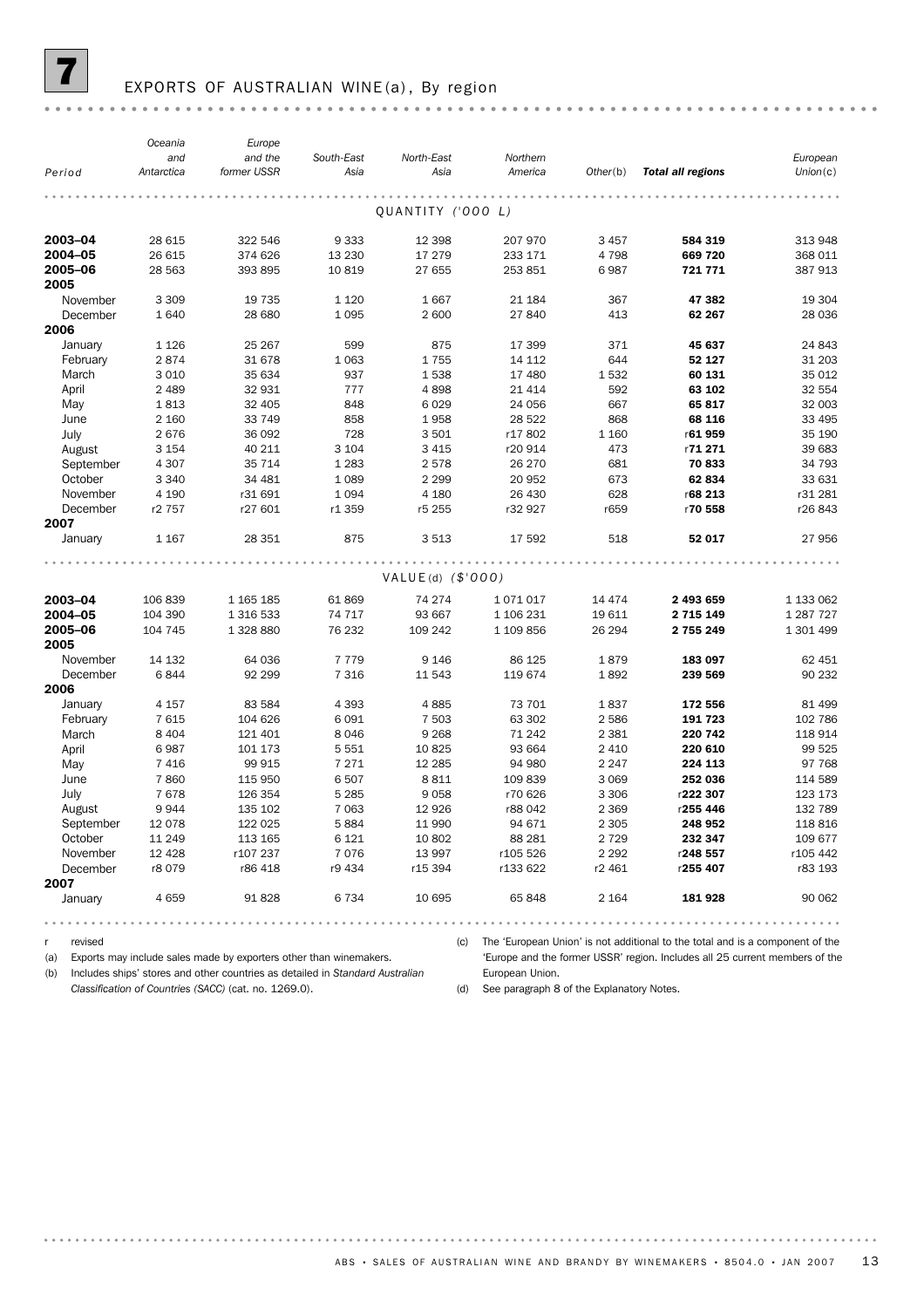|           |         |         |         |          |       |                | Germany,  |        |           |                  |
|-----------|---------|---------|---------|----------|-------|----------------|-----------|--------|-----------|------------------|
|           |         |         |         |          |       |                | Federal   |        | Total     |                  |
|           | New     |         |         |          |       |                | Republic  | South  | other     | <b>Total All</b> |
| Period    | Zealand | Italy   | France  | Portugal | Spain | Chile          | <b>of</b> | Africa | countries | Countries        |
|           |         |         |         |          |       |                |           |        |           |                  |
| 2003-04   | 5629    | 4672    | 3 0 6 4 | 621      | 564   | 249            | 354       | 132    | 3 4 5 3   | 18 7 37          |
| 2004-05   | 9479    | 4937    | 3 4 9 2 | 418      | 684   | 387            | 448       | 179    | 2 1 1 5   | 22 139           |
| 2005-06   | 13 2 28 | 5 4 5 0 | 4563    | 894      | 796   | 476            | 411       | 299    | 1 0 4 9   | 27 165           |
| 2005      |         |         |         |          |       |                |           |        |           |                  |
| November  | 1951    | 933     | 690     | 71       | 100   | 59             | 39        | 104    | 175       | 4 1 2 1          |
| December  | 1964    | 523     | 489     | 185      | 117   | $\overline{2}$ | 19        | 12     | 74        | 3 3 8 5          |
| 2006      |         |         |         |          |       |                |           |        |           |                  |
| January   | 454     | 289     | 402     | 106      | 36    | 17             | 37        | 9      | 46        | 1 3 9 5          |
| February  | 693     | 333     | 306     | 115      | 114   | 9              | 26        | 47     | 64        | 1707             |
| March     | 1 2 7 9 | 376     | 411     | 46       | 48    | 46             | 33        | 56     | 72        | 2 3 6 6          |
| April     | 783     | 288     | 213     | 87       | 36    | 22             | 19        | 5      | 82        | 1535             |
| May       | 819     | 276     | 304     | 32       | 74    | 13             | 52        | 9      | 91        | 1670             |
| June      | 835     | 336     | 468     | 69       | 39    | 80             | 20        | 22     | 81        | 1949             |
| July      | 1 1 2 1 | 396     | 427     | 34       | 69    | $\overline{2}$ | 42        | 12     | 62        | 2 1 6 4          |
| August    | 1 1 1 8 | 444     | 441     | 27       | 84    | 50             | 52        | 10     | 99        | 2 3 2 6          |
| September | 1455    | 518     | 452     | 73       | 145   | 49             | 80        | 57     | 64        | 2894             |
| October   | 2 1 4 3 | 626     | 743     | 45       | 67    | 125            | 134       | 93     | 89        | 4 0 6 5          |
| November  | 2 0 0 7 | r884    | 836     | 67       | 113   | 52             | 48        | 83     | 253       | r4 345           |
| December  | 1831    | 469     | 560     | 38       | 86    | 97             | 41        | 38     | 197       | 3 3 5 7          |
| 2007      |         |         |         |          |       |                |           |        |           |                  |
| January   | 1375    | 390     | 391     | 31       | 73    | 38             | 52        | 108    | 86        | 2 5 4 3          |
|           |         |         |         |          |       |                |           |        |           |                  |

r revised

. . . . . . . . .

(a) Imports cleared for home consumption. See paragraph 6 of the Explanatory Notes.

(b) For details on the selection of countries see paragraph 7 of the Explanatory Notes.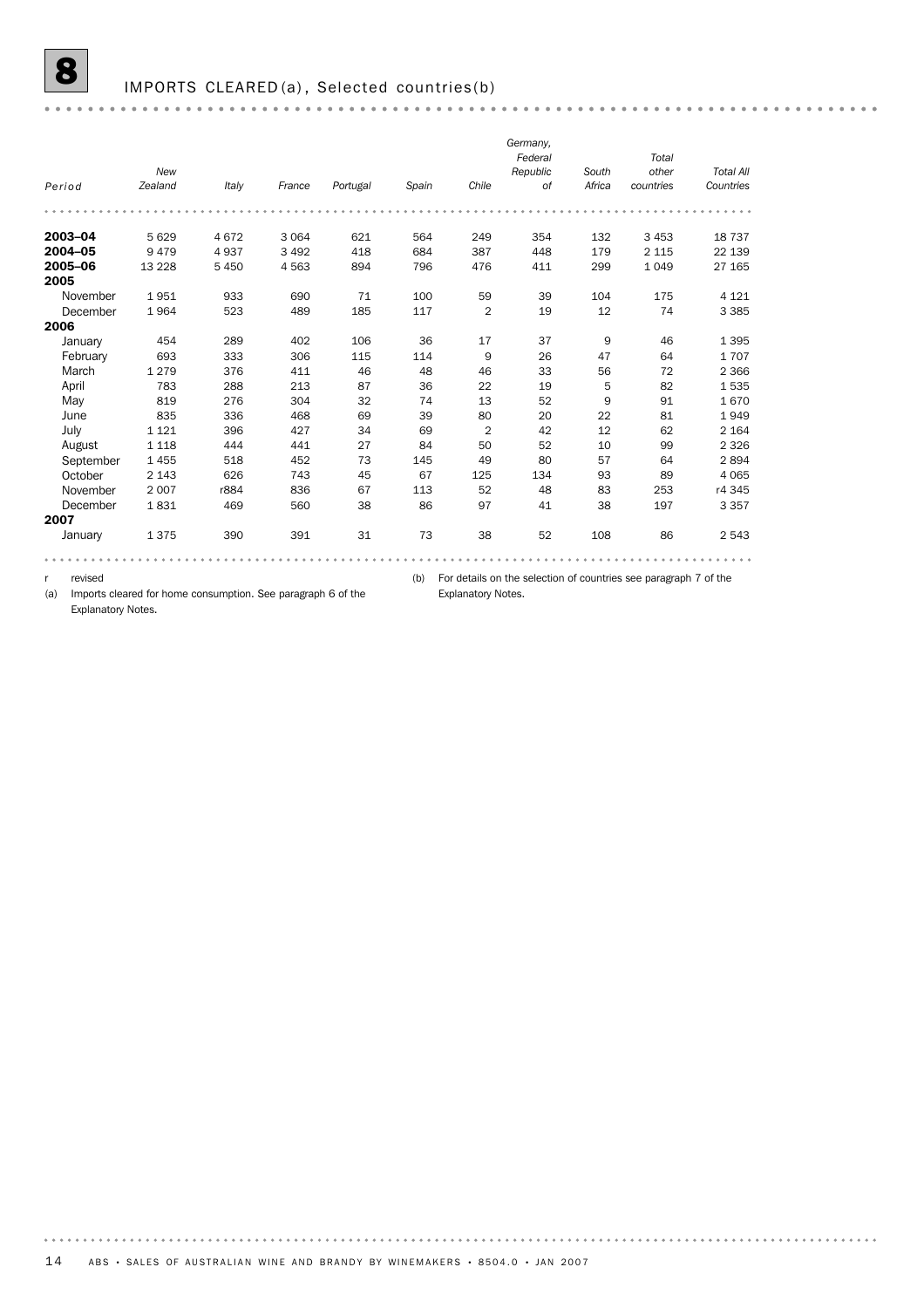## IMPORTS CLEARED BY WINE TYPE (a)

|                   | WINE TYPE          |                    |                      |                |                    |            |                 |
|-------------------|--------------------|--------------------|----------------------|----------------|--------------------|------------|-----------------|
|                   |                    |                    |                      |                |                    |            |                 |
|                   | White              | Red/Rosé           | Table                | Fortified      | Sparkling          | Other      | <b>Total</b>    |
| Period            | table              | table(b)           | wine                 | wine           | wine               | wine       | wine            |
|                   |                    |                    |                      |                |                    |            |                 |
|                   |                    |                    |                      |                |                    |            |                 |
|                   |                    |                    | QUANTITY ('000 L)    |                |                    |            |                 |
| 2003-04           | 7 7 0 3            | 4 1 1 4            | 11817                | 734            | 4 7 8 7            | 1 3 9 9    | 18737           |
| 2004-05           | 10 502             | 4 2 8 0            | 14 782               | 253            | 5 1 8 7            | 1918       | 22 139          |
| 2005-06           | 12 996             | 6 601              | 19 597               | 133            | 5924               | 1511       | 27 165          |
| 2005              |                    |                    |                      |                |                    |            |                 |
| November          | 1897               | 903                | 2800                 | 16             | 987                | 318        | 4 1 2 1         |
| December          | 1 3 8 2            | 1 1 8 2            | 2 5 6 3              | 19             | 644                | 160        | 3 3 8 5         |
| 2006              |                    |                    |                      |                |                    |            |                 |
| January           | 486                | 407                | 893                  | 18             | 322                | 162        | 1395            |
| February          | 808                | 490                | 1 2 9 9              | $\overline{2}$ | 325                | 82         | 1707            |
| March             | 1421               | 552                | 1973                 | 21             | 300                | 72         | 2 3 6 6         |
| April             | 860                | 375                | 1 2 3 5              | 5              | 214                | 81         | 1535            |
| May               | 899                | 421                | 1 3 2 0              | $\overline{4}$ | 288                | 58         | 1670            |
| June              | 973                | 506                | 1 4 8 0              | $\overline{4}$ | 419                | 46         | 1949            |
| July              | 1 1 7 6            | 384                | 1560                 | 11             | 503                | 90         | 2 1 6 4         |
| August            | 1 3 4 9            | 418                | 1767                 | 13             | 475                | 71         | 2 3 2 6         |
| September         | 1588               | 591                | 2 1 7 9              | 12             | 625                | 78         | 2894            |
| October           | 2 4 0 6            | 766                | 3 1 7 1              | $\overline{7}$ | 768                | 118        | 4 0 65          |
| November          | 2088               | r869               | r2 957               | $\overline{4}$ | 1 2 6 6            | 118        | r4 345          |
| December          | 1871               | 492                | 2 3 6 3              | 17             | 699                | 278        | 3 3 5 7         |
| 2007              |                    |                    |                      |                |                    |            |                 |
| January           | 1 4 3 5            | 414                | 1848                 | 8              | 492                | 195        | 2543            |
|                   |                    |                    |                      |                |                    |            |                 |
|                   |                    |                    | VALUE(c) $($ \$'000) |                |                    |            |                 |
|                   |                    |                    |                      |                |                    |            |                 |
| 2003-04           | 50 345             | 29 541             | 79 886               | 2 0 6 5        | 64 995             | 5 4 5 9    | 152 405         |
| 2004-05           | 78 4 28            | 30 510             | 108 937              | 1728           | 68 063             | 9512       | 188 240         |
| 2005-06           | 105 647            | 39 580             | 145 227              | 1 1 0 7        | 80 716             | 7 1 3 6    | 234 186         |
| 2005              |                    |                    |                      |                |                    |            |                 |
| November          | 14 7 10            | 4 7 7 8            | 19 4 88              | 97             | 10 466             | 1665       | 31716           |
| December          | 10 625             | 4579               | 15 204               | 148            | 10 255             | 762        | 26 369          |
| 2006              |                    |                    |                      |                |                    |            |                 |
| January           | 4 7 0 3<br>7 6 6 0 | 2 2 9 2<br>2 5 6 4 | 6996<br>10 2 24      | 129<br>21      | 6 2 3 6<br>4 3 1 8 | 729<br>327 | 14 089<br>14891 |
| February<br>March | 12 208             | 3 1 4 6            | 15 3 54              | 87             | 4553               | 290        | 20 284          |
| April             | 7 1 7 4            | 2804               | 9978                 | 42             | 4 3 4 7            | 345        | 14 711          |
| May               | 7696               | 3 0 2 3            | 10 7 19              | 56             | 4 7 5 1            | 262        | 15 788          |
| June              | 7412               | 3511               | 10 923               | 33             | 6079               | 194        | 17 229          |
| July              | 9930               | 3 3 5 1            | 13 281               | 88             | 4 5 0 4            | 384        | 18 257          |
| August            | 11 003             | 4 2 1 4            | 15 217               | 192            | 6902               | 398        | 22 709          |
| September         | 14 269             | 4 3 2 8            | 18 597               | 93             | 7 702              | 386        | 26 7 7 9        |
| October           | 19 005             | 4 7 3 3            | 23 738               | 52             | 12 398             | 465        | 36 654          |
| November          | 17 752             | r5 082             | r22835               | 43             | 15 756             | 503        | r39 137         |
| December          | 14 263             | 3502               | 17 765               | 181            | 9068               | 891        | 27 904          |
| 2007              |                    |                    |                      |                |                    |            |                 |
| January           | 10832              | 2957               | 13 7 89              | 70             | 6961               | 883        | 21 703          |
|                   |                    |                    |                      |                |                    |            |                 |
|                   |                    |                    |                      |                |                    |            |                 |

r revised

(a) Imports cleared for home consumption. See paragraph 5 of the Explanatory Notes.

(b) Includes "Other table wine'.

(c) See paragraph 9 of the Explanatory Notes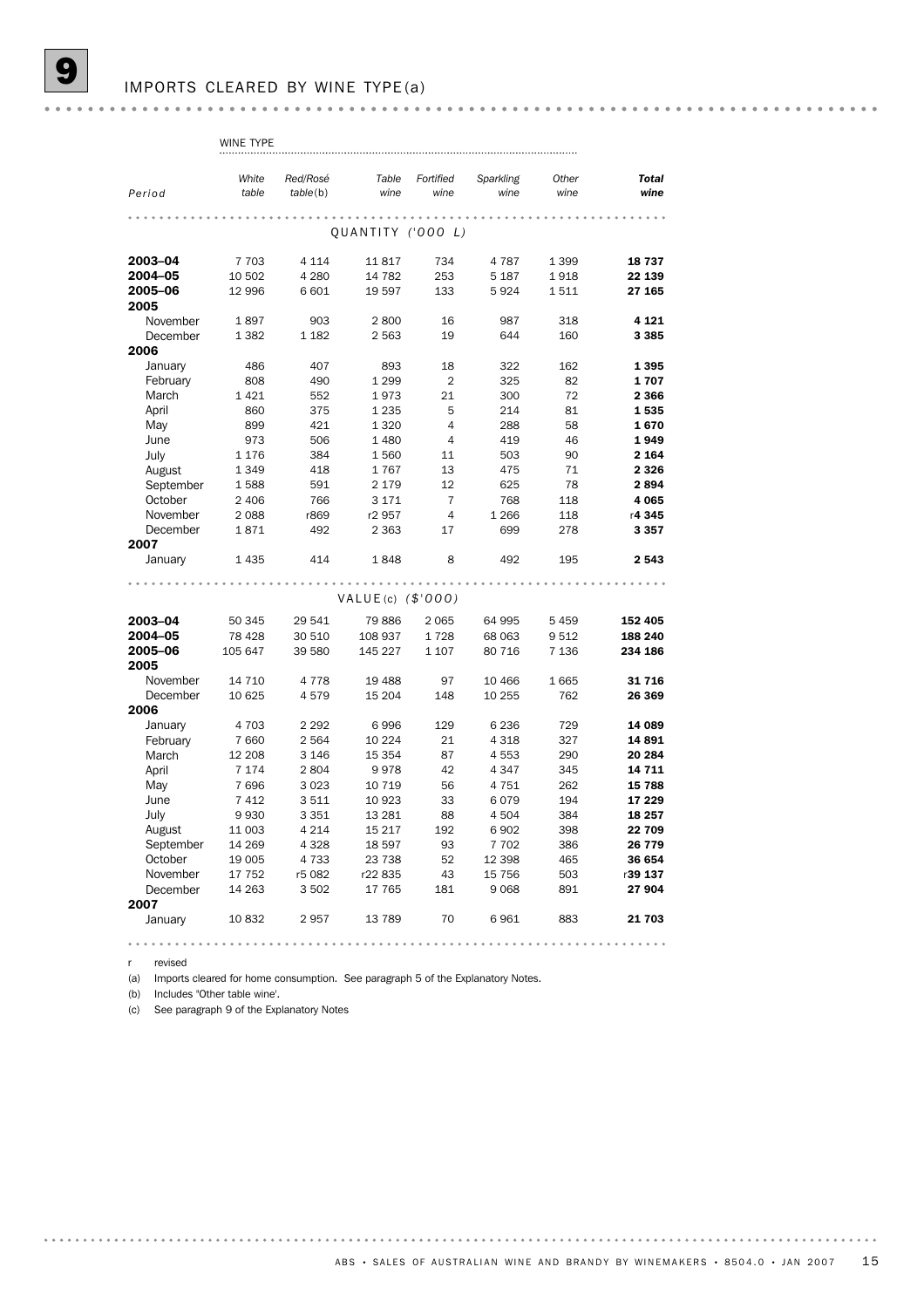# EXPLANATORY NOTES

| <b>INTRODUCTION</b> | 1 The information shown in this publication for the domestic sales of Australian<br>produced wine is obtained directly from winemakers by means of a mail collection. The<br>brandy sales figures shown represent quantities on which excise duty was paid, i.e. the<br>quantity of brandy released for sale. Statistics relating to import clearances and exports<br>are based on information provided to the Australian Customs Service by importers,<br>exporters and their agents.                                                                                                                                                                                                                                                                                                                                                                                                                                                                                                                     |
|---------------------|------------------------------------------------------------------------------------------------------------------------------------------------------------------------------------------------------------------------------------------------------------------------------------------------------------------------------------------------------------------------------------------------------------------------------------------------------------------------------------------------------------------------------------------------------------------------------------------------------------------------------------------------------------------------------------------------------------------------------------------------------------------------------------------------------------------------------------------------------------------------------------------------------------------------------------------------------------------------------------------------------------|
| SCOPE AND COVERAGE  | $\mathbf 2$<br>The information on domestic sales of Australian produced wine is obtained from<br>winemaking enterprises with sales of 250,000 litres or more in either of the previous<br>two financial years. These account for approximately 94% of total wine sales. All sales<br>data are collected on an Australia-wide basis only and state figures are therefore not<br>available.                                                                                                                                                                                                                                                                                                                                                                                                                                                                                                                                                                                                                  |
|                     | 3<br>Tables 1-3 include all sales by winemakers (within the scope of the collection) with<br>the exception of exports, sales for ships' stores, sales of imported wine and brandy and<br>inter-winery sales, the last exclusion being necessary to avoid duplication in the<br>published figures. From July 1998 the definition for table wine in the glass container<br>categories changed from '1 litre and under' to 'less than 2 litres'. This series has been<br>retained as the contribution of the over 1 litre but under 2 litres containers (such as table<br>wine in magnum sized bottles) is believed to have been less than 1%. There is an<br>expectation this contribution will increase in the future. This has a consequential effect<br>for the 'other containers' category which includes glass containers 2 litres and over from<br>July 1998 (prior to this it was glass over 1 litre). This series will also be retained.                                                             |
|                     | 4 From July 2000, the category 'Flavoured wine' has been changed to 'Other wine<br>products'. This change reflects the inclusion of de-alcoholised, low and reduced alcohol<br>wines in the category. These wine types were previously included in 'Table wine'. While<br>it is expected that the effect on the 'Table wine' series resulting from this change will be<br>insignificant, care should be taken in comparing 'Flavoured wine' with 'Other wine<br>products'.                                                                                                                                                                                                                                                                                                                                                                                                                                                                                                                                 |
| IMPORTS AND EXPORTS | Figures relating to international trade in wine and brandy are presented in tables 4–9<br>5.<br>to provide a basis for assessing the overall wine market. ABS procedures are designed to<br>ensure that sufficient editing is undertaken to guarantee the quality and integrity of trade<br>statistics to at least the six-digit Harmonized Commodity Description and Coding System<br>(HS) level. After the release of monthly trade statistics, the ABS may receive a number of<br>client requests to investigate cases of possible misreporting. Most relate to potential<br>errors at the more detailed levels of the commodity classification. Client requests for data<br>investigations of this type will be undertaken free of charge if data at the six-digit level of<br>the HS are affected. Otherwise investigations will only be considered if the value of the<br>aggregate data queried exceeds \$250,000 in each month queried, and the cost of the<br>investigation is met by the client. |
|                     | 6 Imports cleared for home consumption (including re-imports, that is, goods<br>originating in Australia that have been exported but then returned to source) comprise<br>those goods entered for home consumption, together with goods cleared from Customs<br>warehouses. Exports of Australian produce are defined as exports of goods, materials or<br>articles which have been produced, manufactured or partly manufactured in Australia.<br>Due to a change in the Customs Tariff codes implemented in July 1999 and July 2000, the<br>wine type categories are not necessarily comparable with earlier data.                                                                                                                                                                                                                                                                                                                                                                                       |
|                     | 7 In order to retain stability in the time-series of data, the selection of countries for<br>which exports and imports data has been presented has been based upon the level of<br>annual imports or exports from the previous financial year.                                                                                                                                                                                                                                                                                                                                                                                                                                                                                                                                                                                                                                                                                                                                                             |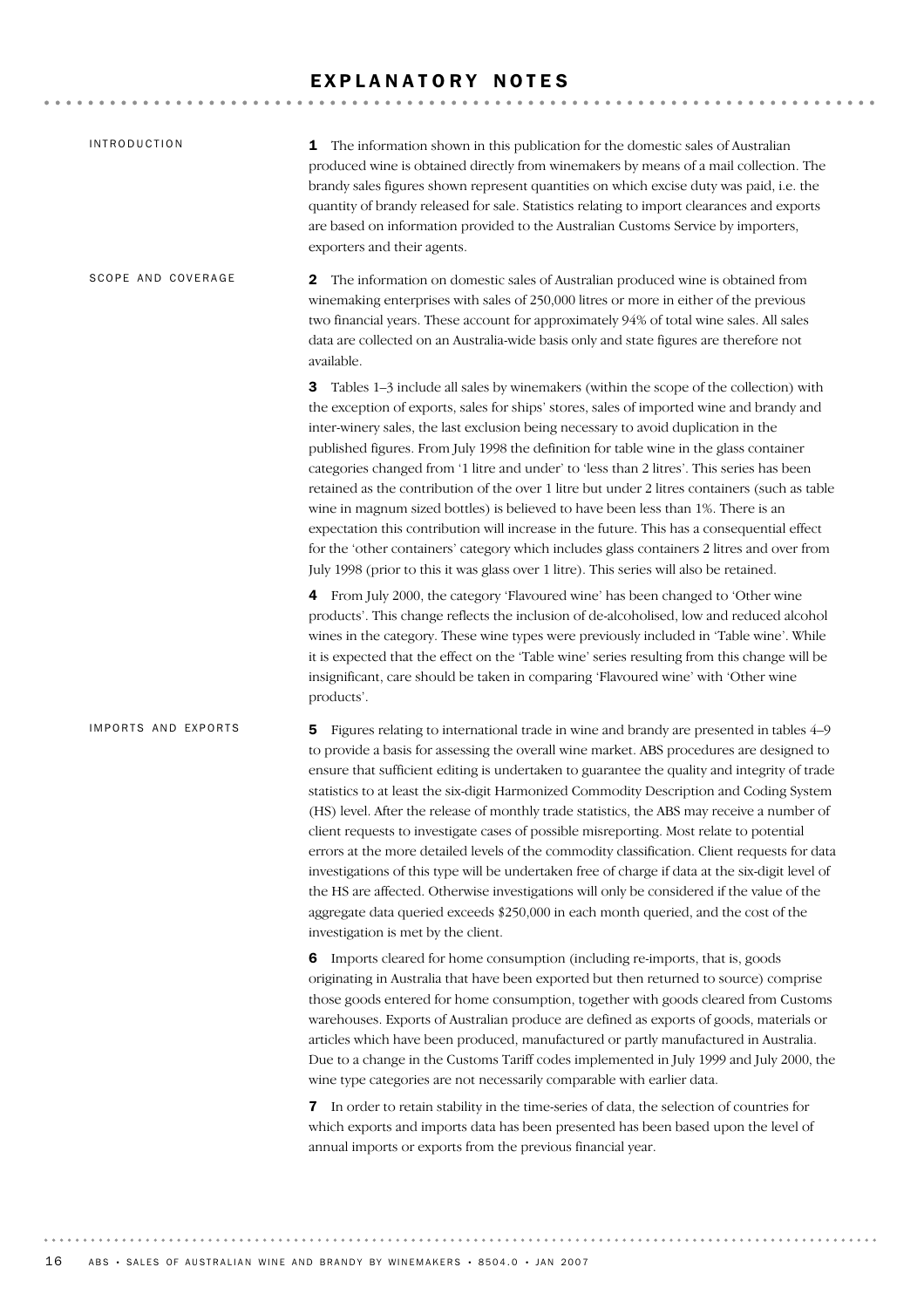# E X P L A N A T O R Y N O T E S *continued*

| IMPORTS AND EXPORTS<br>continued                  | The value of exports is the free on board (f.o.b.) transactions value of the goods<br>8<br>expressed in Australian dollars. The ABS converts foreign currency f.o.b. values to<br>Australian dollars using the exchange rate prevailing on the date of departure shown on<br>the export manifest.                                                                                                                                                                                                                                                                    |
|---------------------------------------------------|----------------------------------------------------------------------------------------------------------------------------------------------------------------------------------------------------------------------------------------------------------------------------------------------------------------------------------------------------------------------------------------------------------------------------------------------------------------------------------------------------------------------------------------------------------------------|
|                                                   | The value of imports is the Australian customs value. Goods are valued at the point<br>9<br>of containerisation (in most cases) or the port of shipment, or at the customs frontier of<br>the exporting country, whichever comes first.                                                                                                                                                                                                                                                                                                                              |
|                                                   | 10 For details of currency conversion procedures for wine export values, please refer<br>to 2.34 and 2.35 of International Merchandise Trade, Australia; Concepts, Sources and<br>Methods, 2001 (cat. no. 5489.0). Goods invoiced in one of six major foreign currencies<br>are converted to Australian dollars by the Australian Bureau of Statistics. Sales in other<br>foreign currencies are converted by the exporter to Australian dollars.                                                                                                                    |
| SEASONALLY ADJUSTED AND<br><b>TREND ESTIMATES</b> | <b>11</b> Seasonal adjustment is a means of removing the estimated effects of normal<br>seasonal variation from the series so that the effects of other influences can be more<br>clearly recognised. Seasonal adjustment does not remove from the series the effect of<br>irregular influences (e.g. abnormal weather and industrial disputes).                                                                                                                                                                                                                     |
|                                                   | <b>12</b> The seasonally adjusted estimates in this publication have been produced using a<br>concurrent methodology whereby the seasonal factors are revised each month to take<br>into account the seasonality exhibited by the latest observation. A more detailed review<br>is conducted annually.                                                                                                                                                                                                                                                               |
|                                                   | 13 The overall degree of revision to the seasonally adjusted estimates is expected to be<br>less on average than would be the case with annual reanalysis only. However, the nature<br>of the seasonal adjustment process is such that the magnitude of some revisions<br>resulting from each adjustment may be quite significant, especially towards the end of<br>the series. For this reason additional care should be exercised when interpreting<br>movements in seasonally adjusted data for recent months.                                                    |
|                                                   | 14 The smoothing of seasonally adjusted series to create trend estimates is a means of<br>reducing the impact of the irregular component of the series. The trend estimates of<br>wine sales have been derived by applying a 13-term Henderson weighted moving average<br>to the seasonally adjusted series.                                                                                                                                                                                                                                                         |
|                                                   | 15 For further information, see Information Paper: A Guide to Interpreting Time<br>Series — Monitoring Trends (cat. no. 1349.0) or contact the Director, Time Series<br>Analysis on Canberra (02) 6252 5132.                                                                                                                                                                                                                                                                                                                                                         |
| ACKNOWLEDGMENT                                    | <b>16</b> ABS publications draw extensively on information provided freely by individuals,<br>businesses, governments and other organisations. Their continued cooperation is very<br>much appreciated: without it, the wide range of statistics published by the ABS would<br>not be available. Information received by the ABS is treated in strict confidence as<br>required by the Census and Statistics Act 1905.                                                                                                                                               |
| RELATED PUBLICATIONS                              | 17 Another ABS publication which may be of interest is the Australian Wine and<br>Grape Industry (cat. no. 1329.0). This is a statistical compendium of Australia's wine and<br>grape industries containing information on: area of vines and production of grapes by<br>region; wine production and grapes crushed by region; structure of the wine<br>manufacturing industries; stocks of wine held by winemakers at 30 June; domestic wine<br>sales; exports and imports of wine; price indexes of grapes and wine; consumption of<br>wine and world comparisons. |
|                                                   | 18 Current publications and other products by the ABS are listed in the Catalogue of<br>Publications and Products (cat. no. 1101.0). The Catalogue is available from any ABS<br>office or the ABS web site <http: www.abs.gov.au="">. The ABS also issues a daily Release<br/>Advice on the web site which details products to be released in the week ahead.</http:>                                                                                                                                                                                                |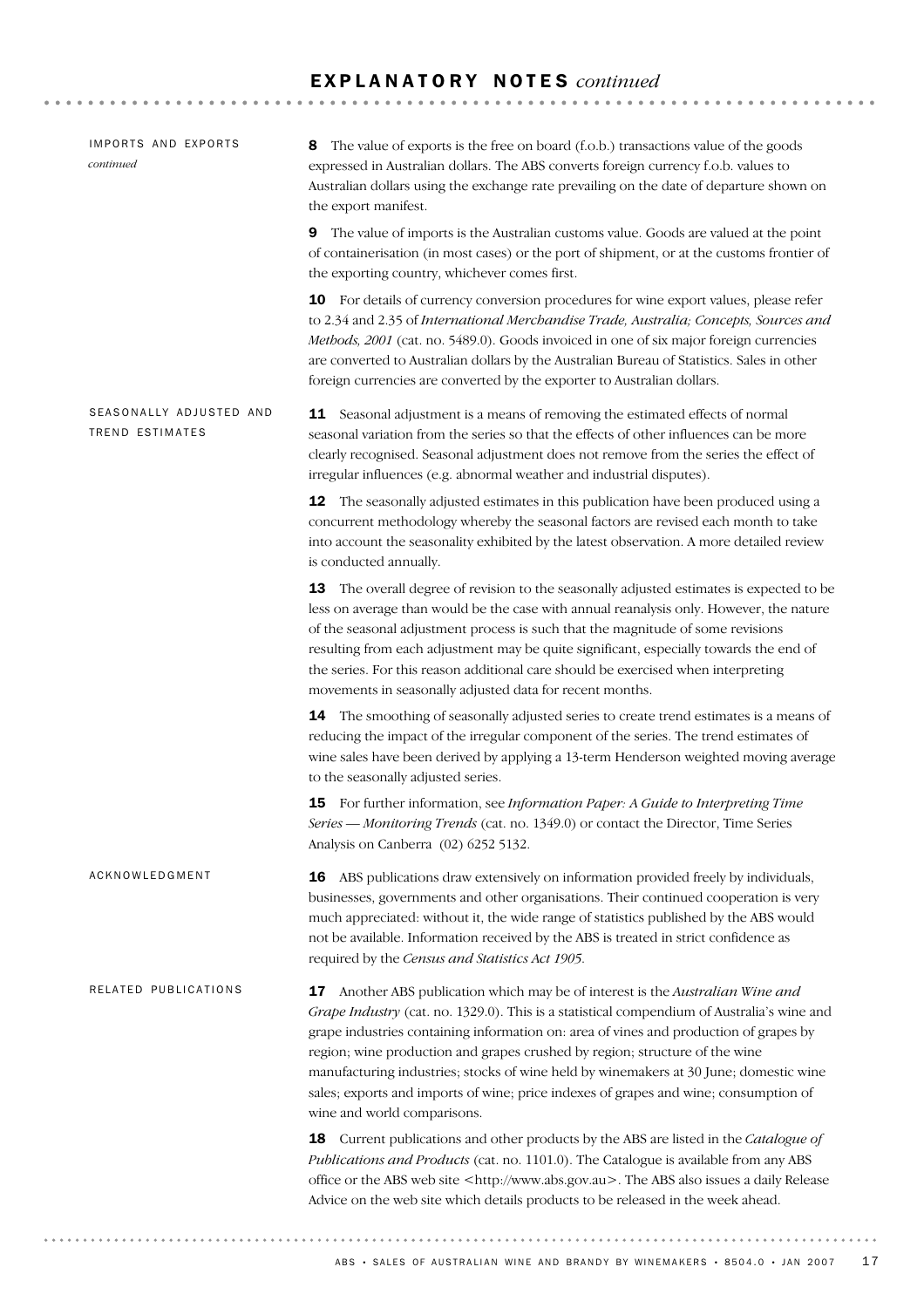# GLOSSARY

| Carbonated wine                         | Wine which has dissolved carbon dioxide and the carbon dioxide is added artificially to<br>the wine.                                                                                                                                                                                                                                                   |
|-----------------------------------------|--------------------------------------------------------------------------------------------------------------------------------------------------------------------------------------------------------------------------------------------------------------------------------------------------------------------------------------------------------|
| Domestic sales                          | All sales of Australian produced wine by winemakers within the scope of the survey<br>whether they be wholesale or retail sales, or bulk sales to other wineries outside of the<br>scope of the survey. Excluded are inter-winery sales, sales to ships' stores and the<br>volume of imported wine blended with Australian wine and sold domestically. |
| <b>Exports</b>                          | Exports of wine to overseas ports including sales made by exporters and wine producers.                                                                                                                                                                                                                                                                |
| Fortified wine                          | Wine to which grape spirit, brandy or both has been added, thereby adding alcoholic<br>strength and precluding further fermentation. Fortified wine must contain at least<br>150 millilitres/litre and not more than 200 millilitres/litre of ethanol at 20° Centigrade.                                                                               |
| Grape spirit                            | Spirit obtained from the distillation of wine or by-products of winemaking or the<br>fermented liquor of a mash of dried grapes and contains methanol in a proportion not<br>exceeding 3 grams per litre at 20° Centigrade of the ethanol content.                                                                                                     |
| Imports cleared for home<br>consumption | Imported goods brought into the country for consumption or further processing, but<br>excluding goods imported with the reasonable expectation of re-export within a limited<br>time.                                                                                                                                                                  |
| Other containers                        | All other wine packaging except glass bottles containing less than 2 litres and soft packs.<br>Included in this category are glass containers greater than 2 litres, cans and bulk wine in<br>tankers or other such containers.                                                                                                                        |
| Other wine products                     | Products such as flavoured wine, cocktails, marsala, aperitif and tonic wines.<br>De-alcoholised, low and reduced alcohol wines are also included.                                                                                                                                                                                                     |
| Soft packs                              | A container type including all collapsible packs whether plastic or of other material.                                                                                                                                                                                                                                                                 |
| Sparkling                               | A product consisting of wine that by complete or partial fermentation of contained<br>sugars has become surcharged with carbon dioxide.                                                                                                                                                                                                                |
| Table wine                              | A product of the complete or partial fermentation of fresh grapes or products derived<br>solely from fresh grapes.                                                                                                                                                                                                                                     |
| Total other wine                        | Includes fortified wines such as sherry, port, muscat, madiera, tokay and white port etc.,<br>sparkling wines both bottle and bulk fermentated, carbonated wine, vermouth and other<br>wine products such as flavoured wine, cocktails, marsala, aperitif and tonic wines,<br>de-alcoholised and low or reduced alcohol wines.                         |